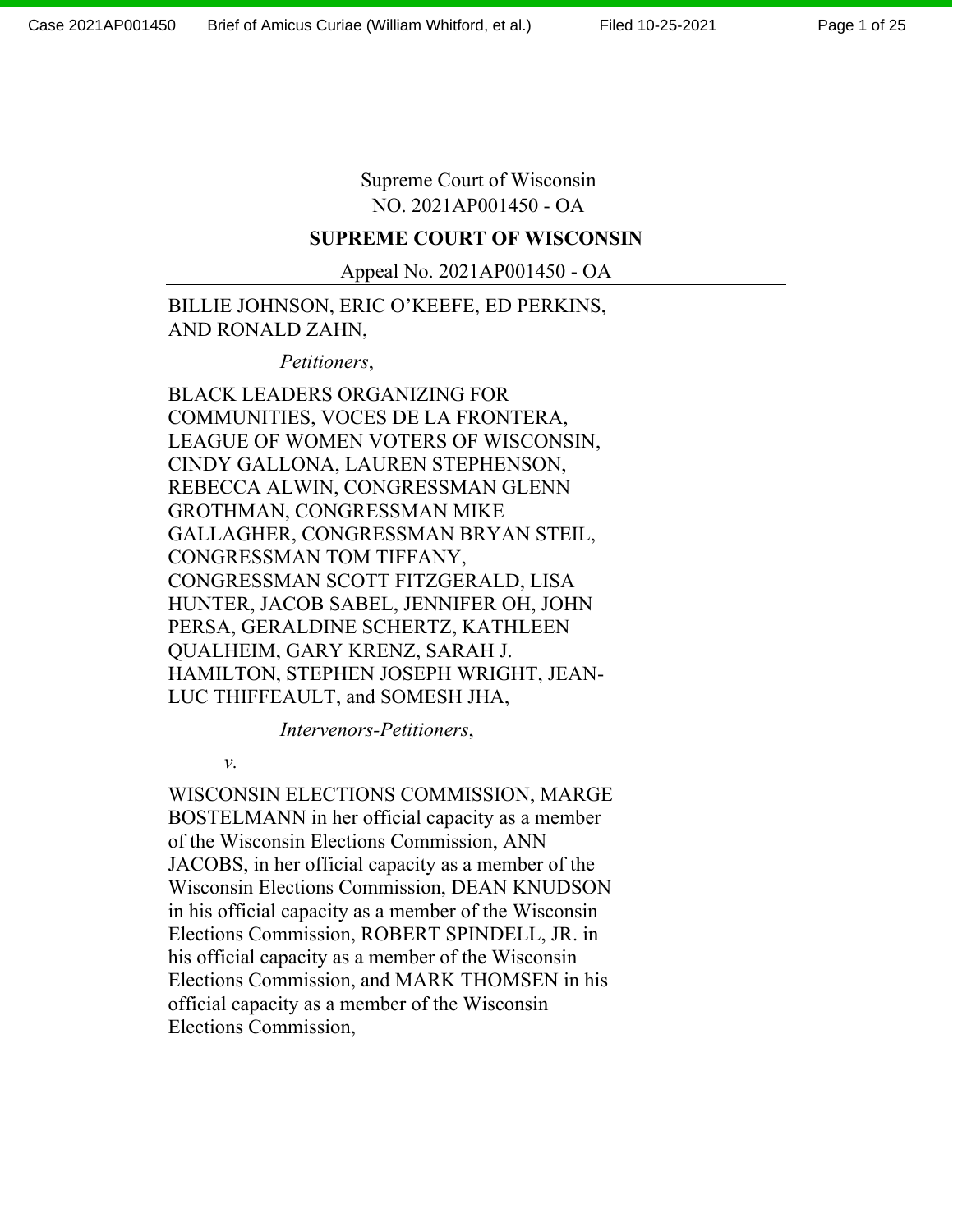### *Respondents*,

THE WISCONSIN LEGISLATURE, GOVERNOR TONY EVERS, in his official capacity, and JANET BEWLEY SENATE DEMOCRATIC MINORITY LEADER, on behalf of the SENATE DEMOCRATIC CAUCUS,

*Intervenors-Respondents*.

## **NON-PARTY BRIEF IN SUPPORT OF NO PARTY OF WILLIAM WHITFORD, HANS BREITENMOSER, MARY LYNNE DONOHUE, WENDY SUE JOHNSON, AND DEBORAH PATEL**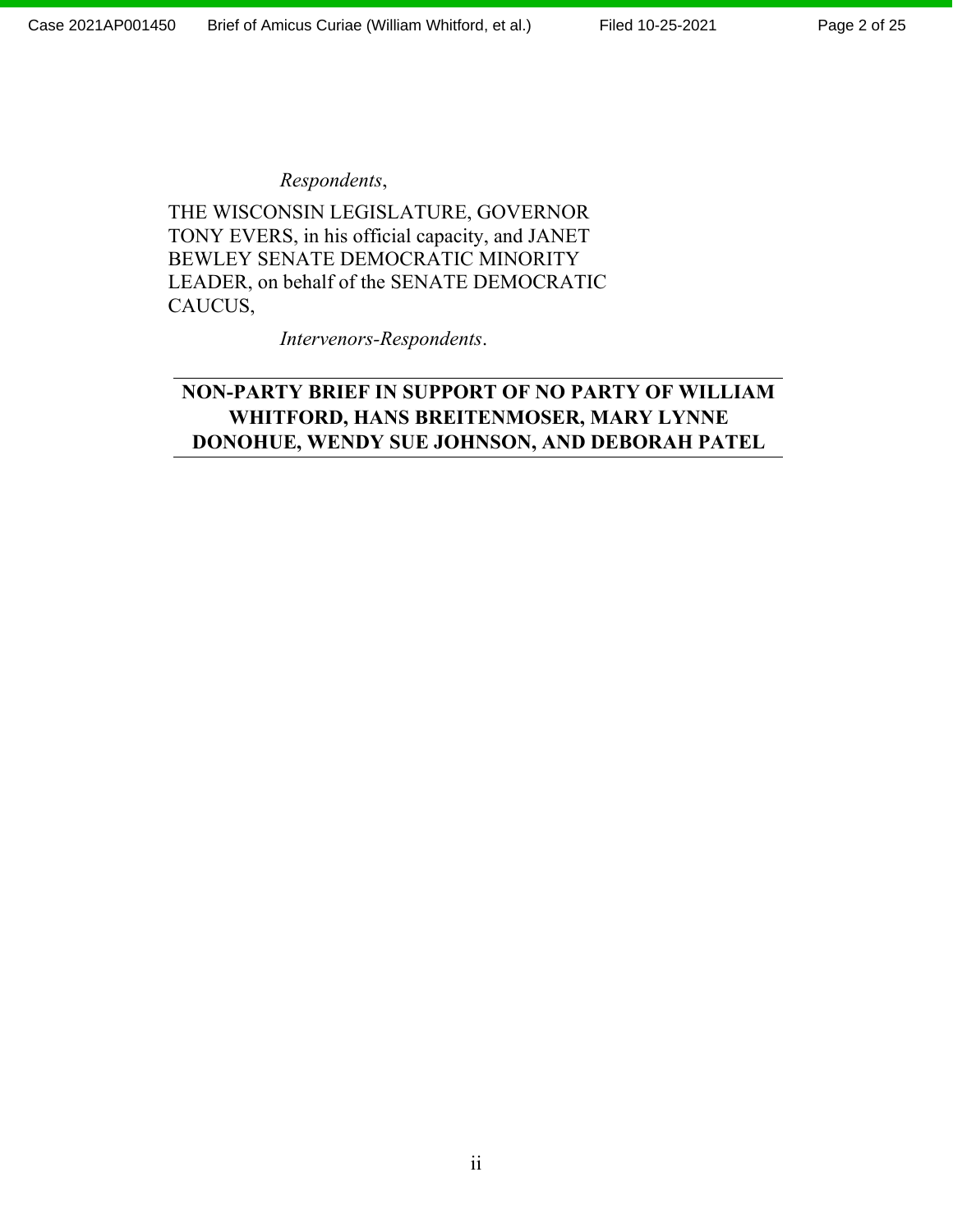## **TABLE OF CONTENTS**

# **Page**

| I.  |                | Neither Wisconsin Law nor Past Practice Supports a Least-Change |  |  |  |
|-----|----------------|-----------------------------------------------------------------|--|--|--|
|     | A.             | Wisconsin law provides no basis for a least-change              |  |  |  |
|     | <b>B.</b>      | A least-change approach is inconsistent with Wisconsin's        |  |  |  |
|     | $C$ .          | A nonbinding legislative resolution changes nothing10           |  |  |  |
| II. |                | States and Courts Nationwide Disfavor Least Change and Core     |  |  |  |
|     | A <sub>1</sub> | Most states do not consider core preservation and none          |  |  |  |
|     | <b>B.</b>      | Courts rarely use a least-change approach and warn against      |  |  |  |
|     |                |                                                                 |  |  |  |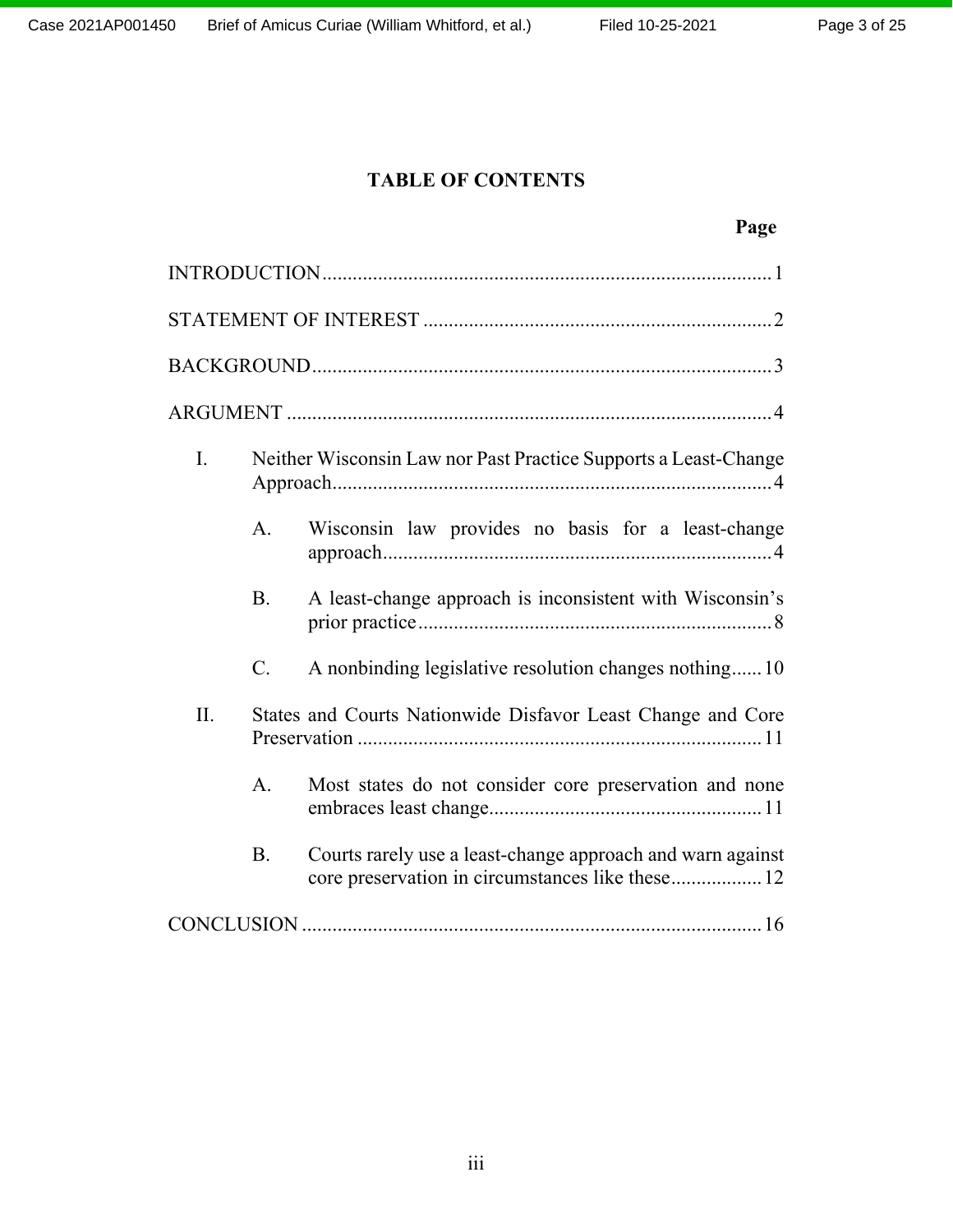# **TABLE OF AUTHORITIES**

| <b>Cases:</b>                                                                        | Page(s): |
|--------------------------------------------------------------------------------------|----------|
| $AFL-CIO$ v. Elections Bd.,                                                          |          |
| Baldus v. Members of Wis. Gov't Accountability Bd.,                                  |          |
| Baumgart v. Wendelberger,                                                            |          |
| Beauprez v. Avalos,                                                                  |          |
| Favors v. Cuomo,                                                                     |          |
| Guy v. Miller,<br>No. 11-OC-00042-IB (Nev. Dist. Ct., Carson City Oct. 27, 2011)  12 |          |
| Hall v. Moreno,                                                                      |          |
| Hippert v. Ritchie,                                                                  |          |
| Hippert v. Ritchie,                                                                  |          |
| In re Legislative Districting of the State,                                          |          |
| Jensen v. Wis. Elections Bd.,                                                        |          |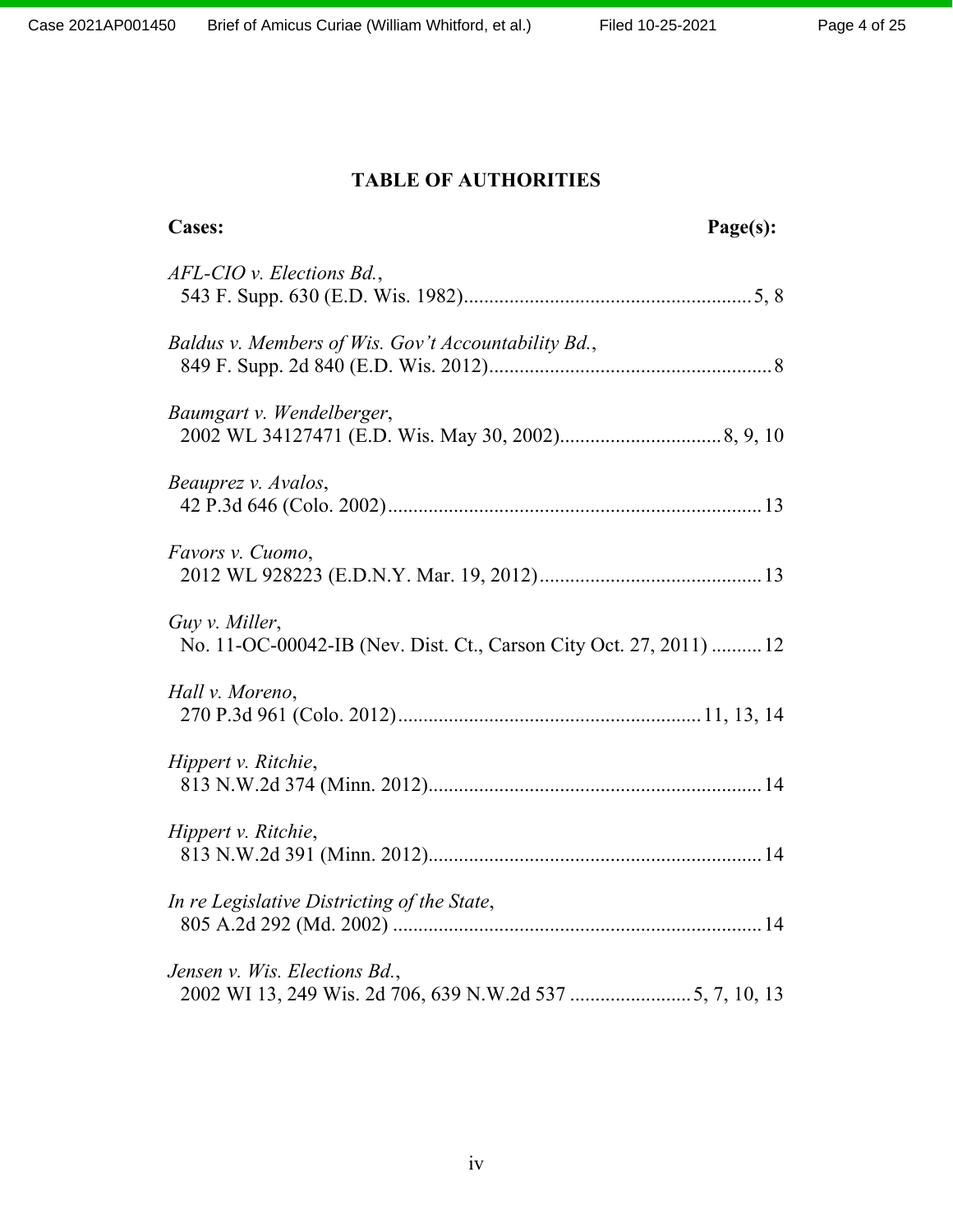| LULAC v. Perry,                                                                       |
|---------------------------------------------------------------------------------------|
| Perry v. Perez,                                                                       |
| Prosser v. Elections Bd.,                                                             |
| Rucho v. Common Cause,                                                                |
| SEIU, Loc. 1 v. Vos,                                                                  |
| Smith v. Hosemann,                                                                    |
| State ex rel. Kalal v. Cir. Ct. for Dane Cty.,                                        |
| State ex rel. Reynolds v. Zimmerman,                                                  |
| Vieth v. Jubelirer,                                                                   |
| Whitford v. Gill,                                                                     |
| Zachman v. Kiffmeyer,<br>C0-01-160 (Minn. Spec. Redistricting Panel Mar. 19, 2002) 13 |
| <b>Statutes and Regulations:</b>                                                      |
| H.R. Con. Res. A02086, 200th Gen. Assemb., Reg. Sess. (N.Y. 2013)  12                 |
|                                                                                       |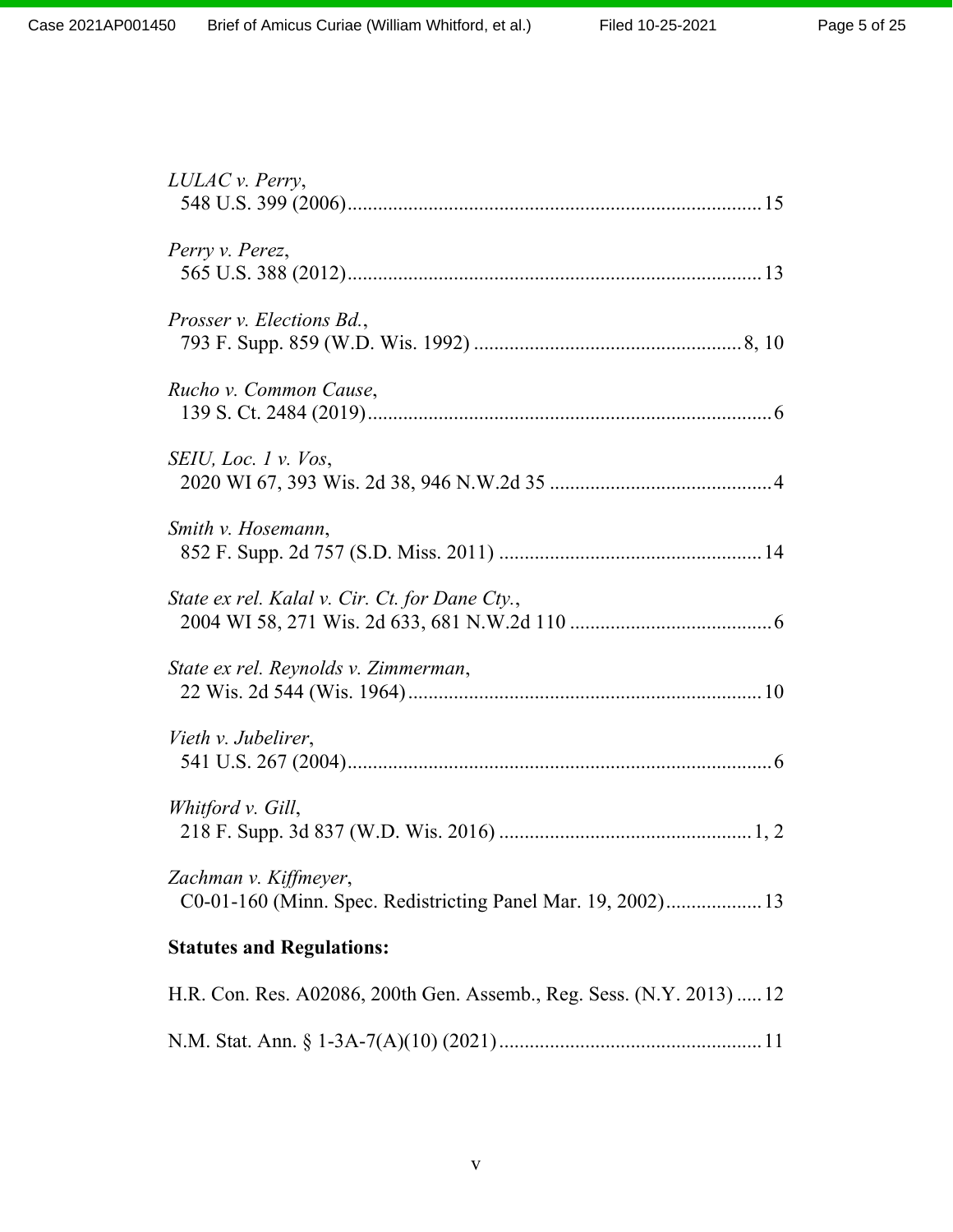## **Other Authorities:**

| Joint Statement of Stipulated Facts, Whitford v. Gill, 3:15-cv-00421 (W.D.                                                                                                                                |
|-----------------------------------------------------------------------------------------------------------------------------------------------------------------------------------------------------------|
| Memorandum, LRB-5017/1 and LRB-5071/1 State Legislative Data (Oct.<br>20, 2021), https://drawyourdistrict.legis.wisconsin.gov/download/<br>Sen LeMahieu and Speaker Vos LRB 5017 and 5071.pdf 7, 9        |
| Order Directing Special Master, In re Reapportionment Comm'n, No. SC<br>18907 (Conn. Jan. 3, 2012),<br>https://jud.ct.gov/external/news/SC18907 010312.pdf 14                                             |
| SB621 Assembly, PlanScore,<br>https://planscore.campaignlegal.org/plan.html?20211020T222331.511387                                                                                                        |
|                                                                                                                                                                                                           |
| Toolkit to Ban Gerrymandering in Wisconsin, Wis. Democracy Campaign<br>(Oct. 24, 2021), https://www.wisdc.org/regorms/118-redistricting/6392-<br>toolkit-for-banning-gerrymandering-in-wisconsin#intro  4 |
|                                                                                                                                                                                                           |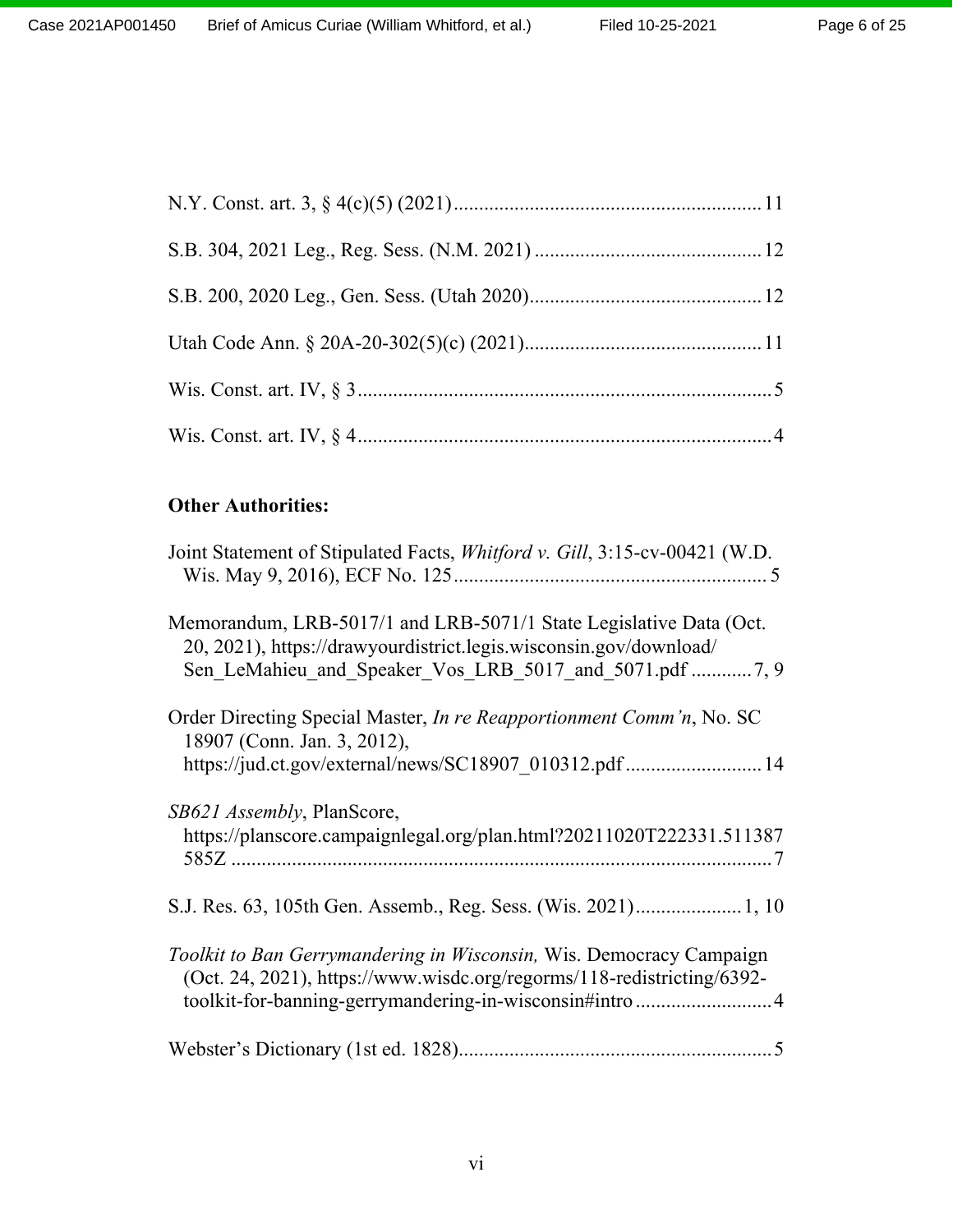*Wisconsin 2012–2020 Redistricting Plan*, PlanScore, https://planscore.campaignlegal.org/wisconsin/#!2020-plan-statehouse-eg ....................................................................................................................3

*Wisconsin Polling: Voters See Gerrymandering as a Major Problem, Want Reform*, RepresentUS (Aug. 24, 2021), https://represent.us/wpcontent/uploads/2021/08/WI-Rep-US-Polling-Memo-Draft.pdf...............4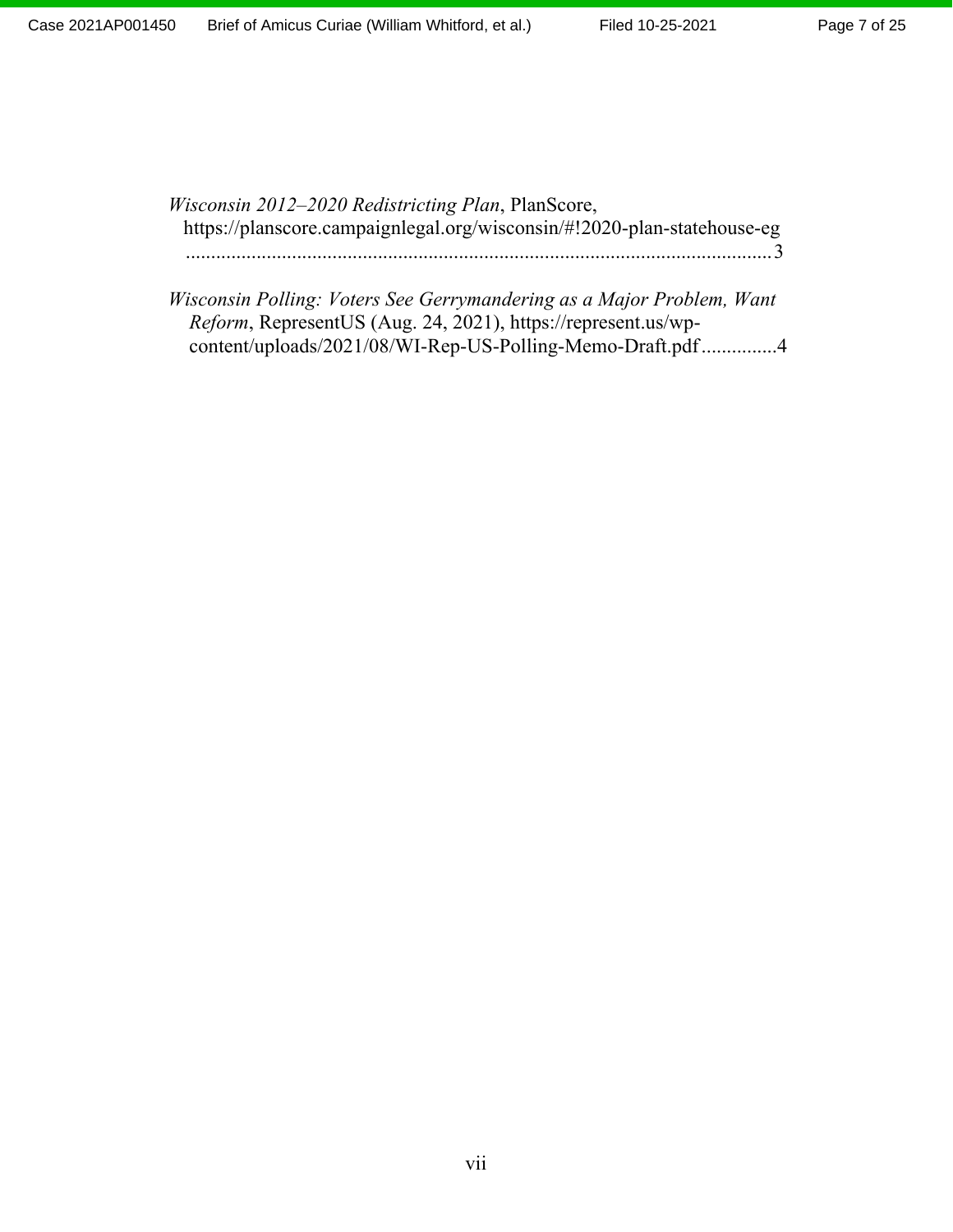#### **INTRODUCTION**

In 2011, as legislators carved up Wisconsin for partisan gain, a senior aide boasted: "The maps we pass will determine who's here 10 years from now." *Whitford v. Gill*, 218 F. Supp. 3d 837, 853 (W.D. Wis. 2016), *vacated and remanded on other grounds*, 138 S. Ct. 1916 (2018). He was right. Ten years later, Republicans remain in control of the legislature, despite losing the statewide vote multiple times. Now, unsatisfied with just ten years of extreme gerrymandering and faced with a gubernatorial veto, those politicians, along with their allies, invite this Court to do their dirty work: to entrench them for *another* decade. 1 The Court should decline that invitation. It's bad enough that the legislature insulated itself from voters for the past ten years. It would be even worse if the Court were to perpetuate the gerrymander for the next decade.

The Court will be on solid footing in rejecting Petitioners' request. Neither Wisconsin law nor its past practice justifies taking a least-change approach to redistricting. In fact, they preclude it where, as here, the

<sup>1</sup> Petitioners ask for "least changes," *see* Omnibus Am. Pet. ¶118, while the legislature has used the term "core preservation," *see* S.J. Res. 63, 105th Gen. Assemb., Reg. Sess. (Wis. 2021). These approaches are related but distinct. *See infra* Part I.B. Here, however, there is no doubt that the legislature's push for core preservation is a fig leaf for a rote least-change approach to preserve the gerrymander. *See infra* note 2; *infra* Part I.C.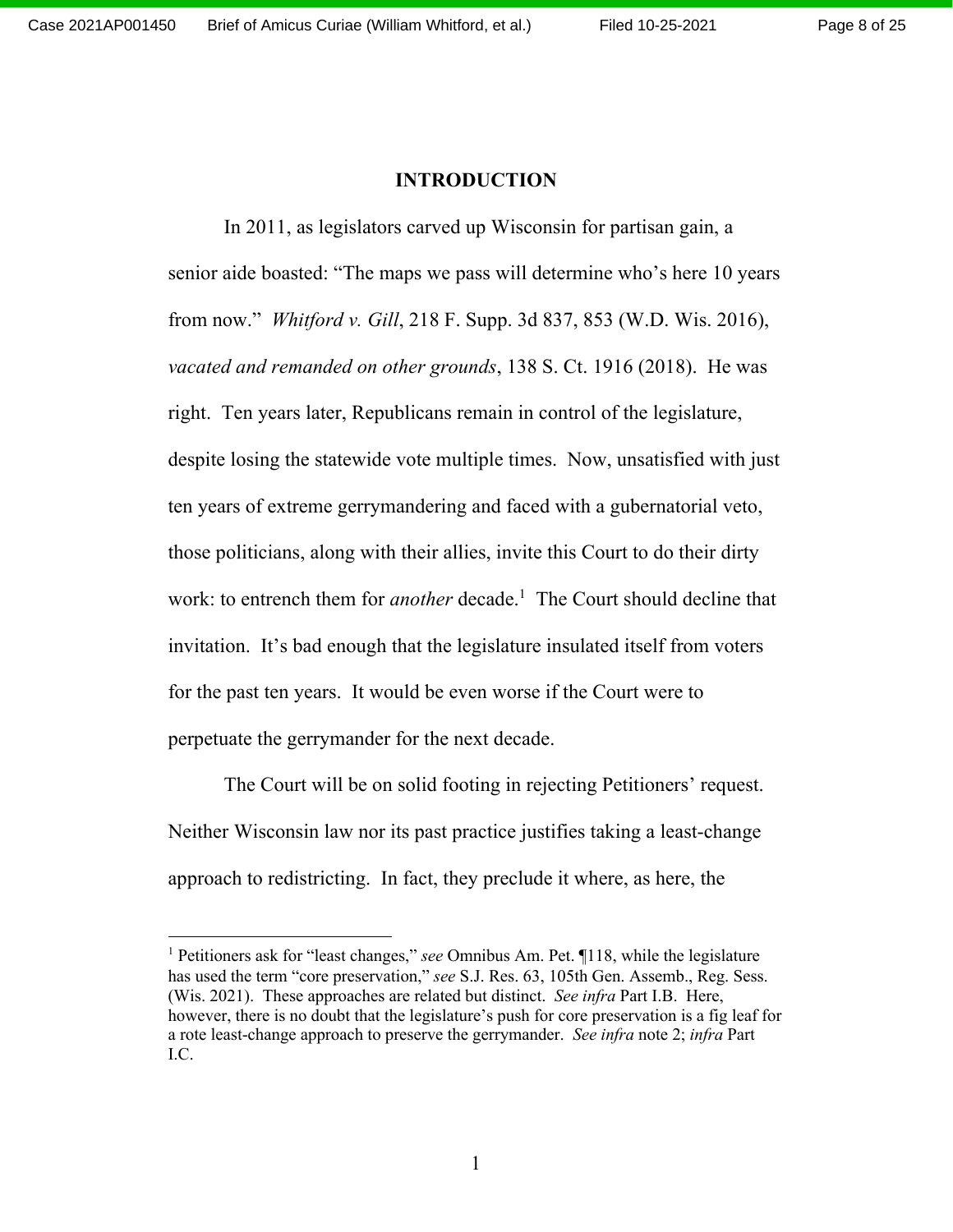Page 9 of 25

existing maps subvert constitutional criteria for partisan advantage. Wisconsin is hardly alone in spurning a least-change criterion. Only three states have redistricting laws that consider old districts, and *none* applies a least-change principle. Similarly situated courts have almost universally declined to use a least-change approach, often warning of its dangers. If this Court were to accede to Petitioners' request, it would stand nearly alone in applying least change to maps that politicians had created in the prior round of redistricting. There's no valid reason for the Court to do that.

#### **STATEMENT OF INTEREST**

Amici are Wisconsin voters who were among the plaintiffs in *Whitford v. Gill*, the case challenging the legislature's extreme 2011 partisan gerrymander. 218 F. Supp. 3d 837. A federal court found that the 2011 gerrymander imposed substantial harms on Amici. While the U.S. Supreme Court vacated that opinion on jurisdictional grounds, it didn't question those factual findings. For the past decade, Wisconsin's district maps have diluted Amici's votes. Their interest is in ensuring that this Court doesn't renew that harm for the next decade under a least-change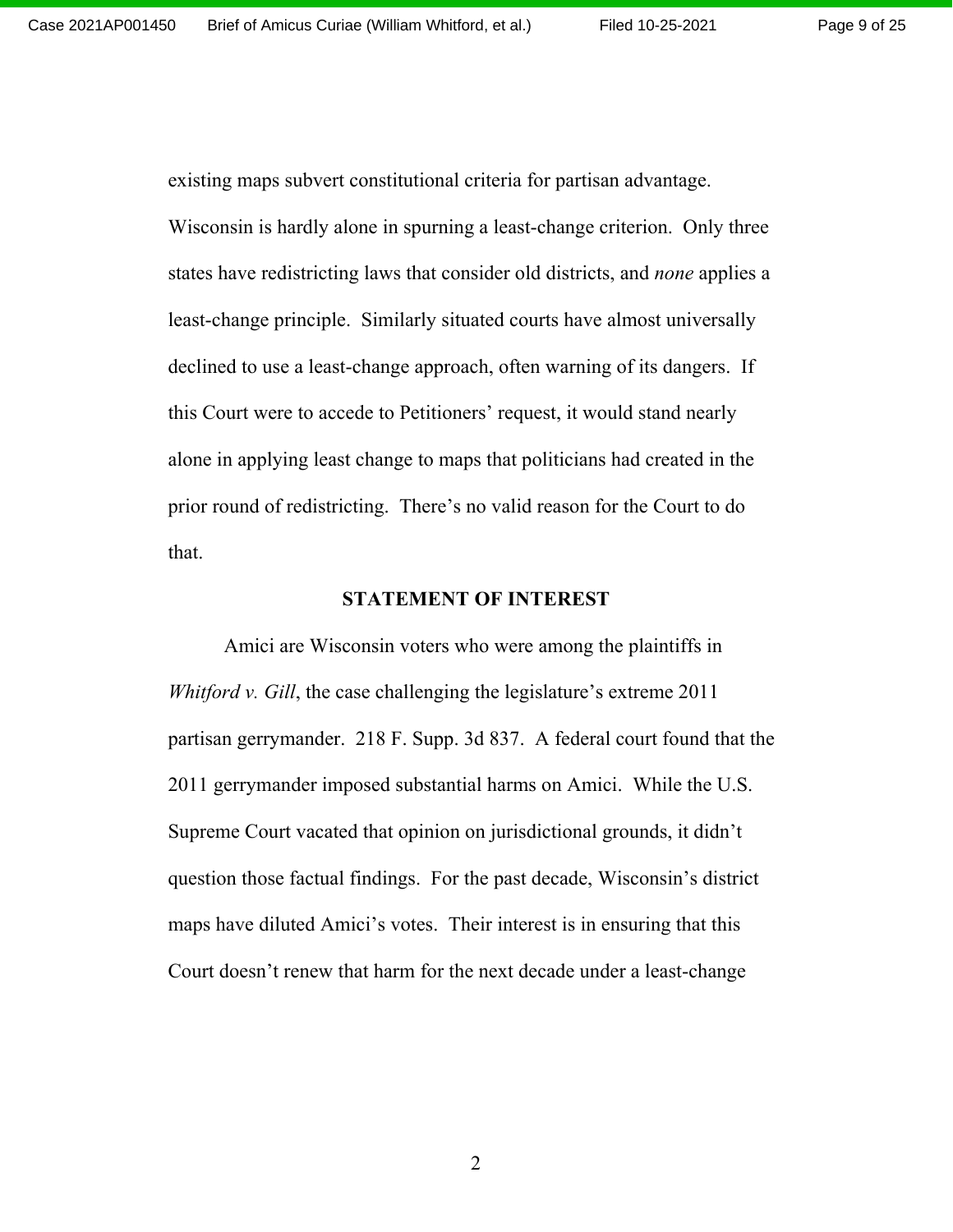approach that has no basis in Wisconsin law or practice and little support elsewhere.

#### **BACKGROUND**

In 2011, the Wisconsin legislature enacted an egregious partisan gerrymander, ensuring "Republican control of the Assembly under any likely future electoral scenario for the remainder of the decade." *Id.* at 896. A federal court found that partisan gain was the driving force of the linedrawing process. *Id.* at 864. The scheme worked. The map entrenched the Republican Party regardless of voter preference*.* When Democrats won about 52% of the statewide vote in 2012, for example, they won thirty-nine Assembly seats; two years later, when Republicans won a roughly equivalent vote share, they won sixty-three seats. *Id.* at 901. The current maps remain among the most gerrymandered in modern history. *See Wisconsin 2012-2020 Redistricting Plan*, PlanScore,

https://planscore.campaignlegal.org/wisconsin/#!2020-plan-statehouse-eg (Assembly map is "more skewed than 94%" of enacted plans since 1972).

Wisconsinites have noticed, and they don't like it. Across the political spectrum, Wisconsin voters oppose gerrymandering—including 84% of Republicans, 88% of independents, and 91% of Democrats.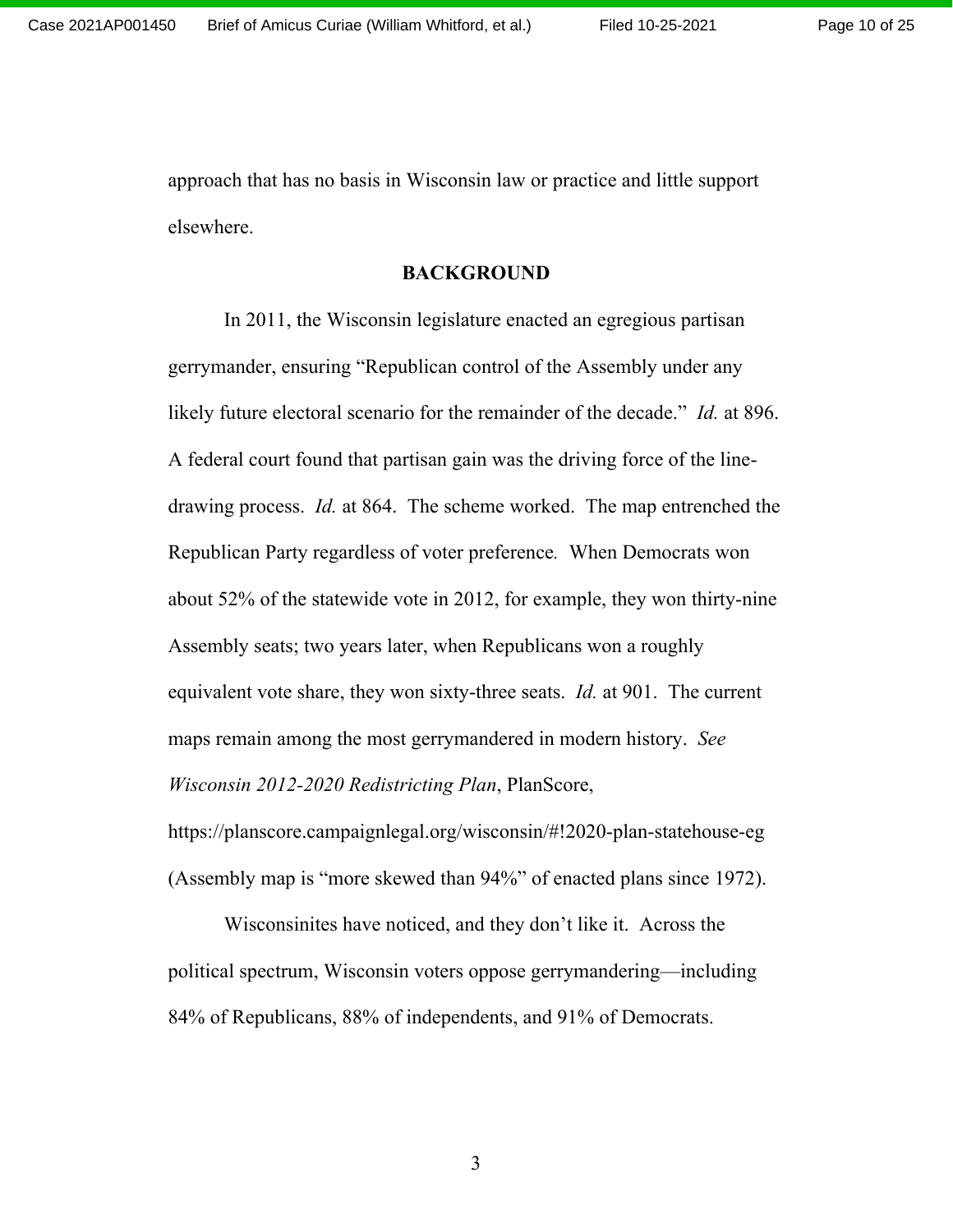*Wisconsin Polling: Voters See Gerrymandering as a Major Problem, Want Reform*, RepresentUS (Aug. 24, 2021), https://represent.us/wpcontent/uploads/2021/08/WI-Rep-US-Polling-Memo-Draft.pdf. Fifty-five Wisconsin counties, containing 83% of the State's population, have passed resolutions urging nonpartisan redistricting. *Toolkit to Ban Gerrymandering in Wisconsin*, Wis. Democracy Campaign (Oct. 24, 2021), https://www.wisdc.org/reforms/118-redistricting/6392-toolkit-for-banninggerrymandering-in-wisconsin#intro.

#### **ARGUMENT**

## **I. Neither Wisconsin Law nor Past Practice Supports a Least-Change Approach.**

### **A. Wisconsin law provides no basis for a leastchange approach.**

Wisconsin law provides no basis for this Court to apply a leastchange approach when redrawing the State's maps. The Wisconsin Constitution lists several traditional redistricting criteria: contiguity, compactness, and respect for county and municipal boundaries. Wis. Const. art. IV, § 4. Least change is nowhere to be found. If the Court were to take a least-change approach here, it would therefore rely on a criterion that's absent from Wisconsin law. *Contra, e.g.*, *SEIU, Loc. 1 v. Vos*, 2020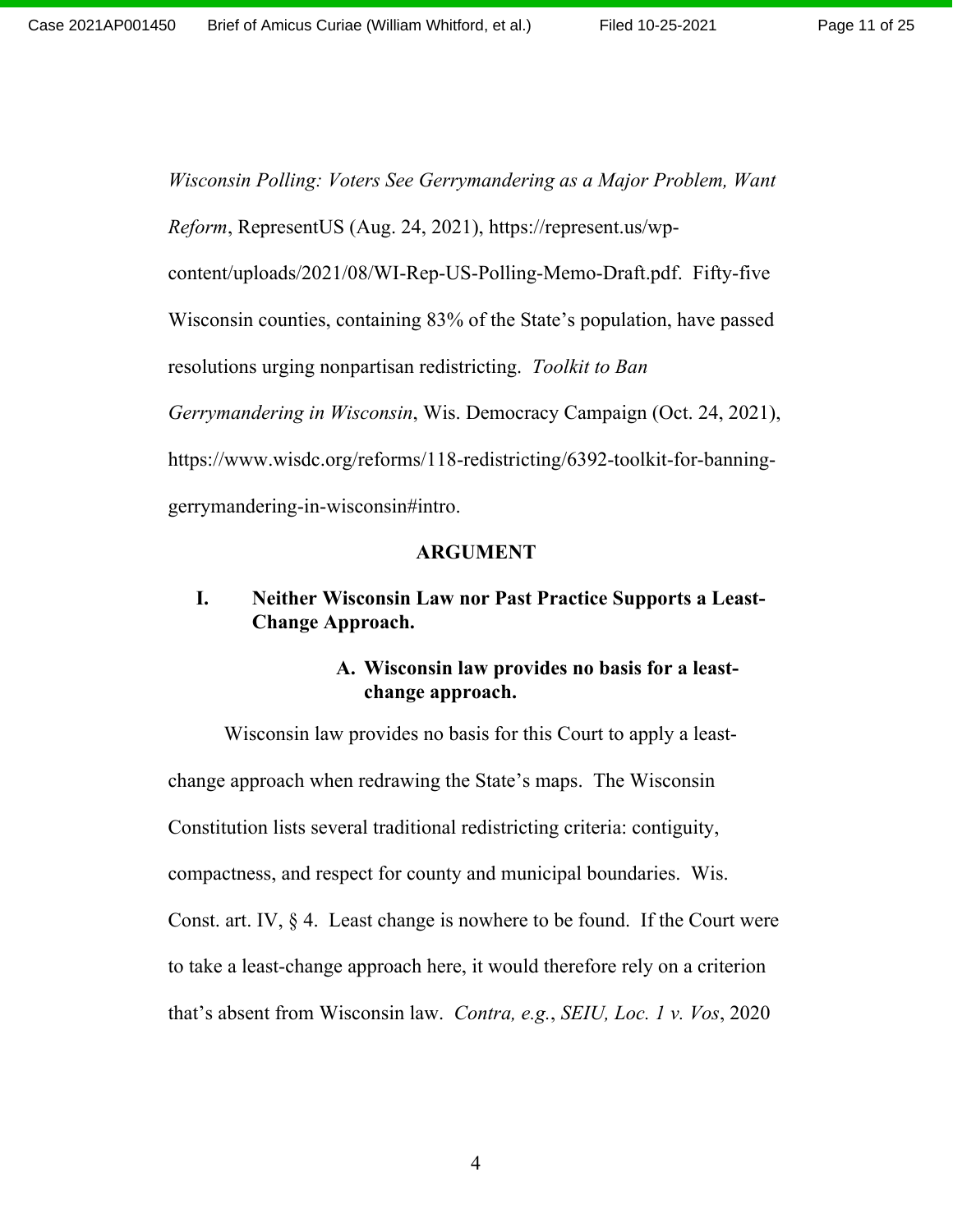Page 12 of 25

WI 67, ¶28, 393 Wis. 2d 38, 946 N.W.2d 35 ("The text of the constitution reflects the policy choices of the people, and therefore constitutional interpretation . . . focuses primarily on the language of the constitution.").

What's worse, the Court would undermine the requirements that *do*  appear in Wisconsin law. The 2011 gerrymander splits more counties and contains less-compact districts, on average, than any previous Wisconsin map. *See* Joint Statement of Stipulated Facts ¶¶207–21, *Whitford v. Gill*, 3:15-cv-00421 (W.D. Wis. May 9, 2016), ECF No. 125*.* Minimizing revisions to the current maps would replicate those constitutional deficiencies to pursue an extraconstitutional least-change principle. Instead, the Court should hew closely to explicit legal criteria. *See Jensen v. Wis. Elections Bd*., 2002 WI 13, ¶12, 249 Wis. 2d 706, 714, 639 N.W.2d 537 (court should choose map that is "most consistent with judicial neutrality" (marks omitted)); *AFL-CIO v. Elections Bd.*, 543 F. Supp. 630, 633 (E.D. Wis. 1982) ("[A] court-ordered legislative plan is held to a higher standard . . . than a legislative plan enacted by a state.").

If anything, the Wisconsin Constitution counsels *against* a leastchange approach, requiring districts to be drawn "*anew*." Wis. Const. art. IV, § 3 (emphasis added); *see also Anew*, Webster's Dictionary (1st ed.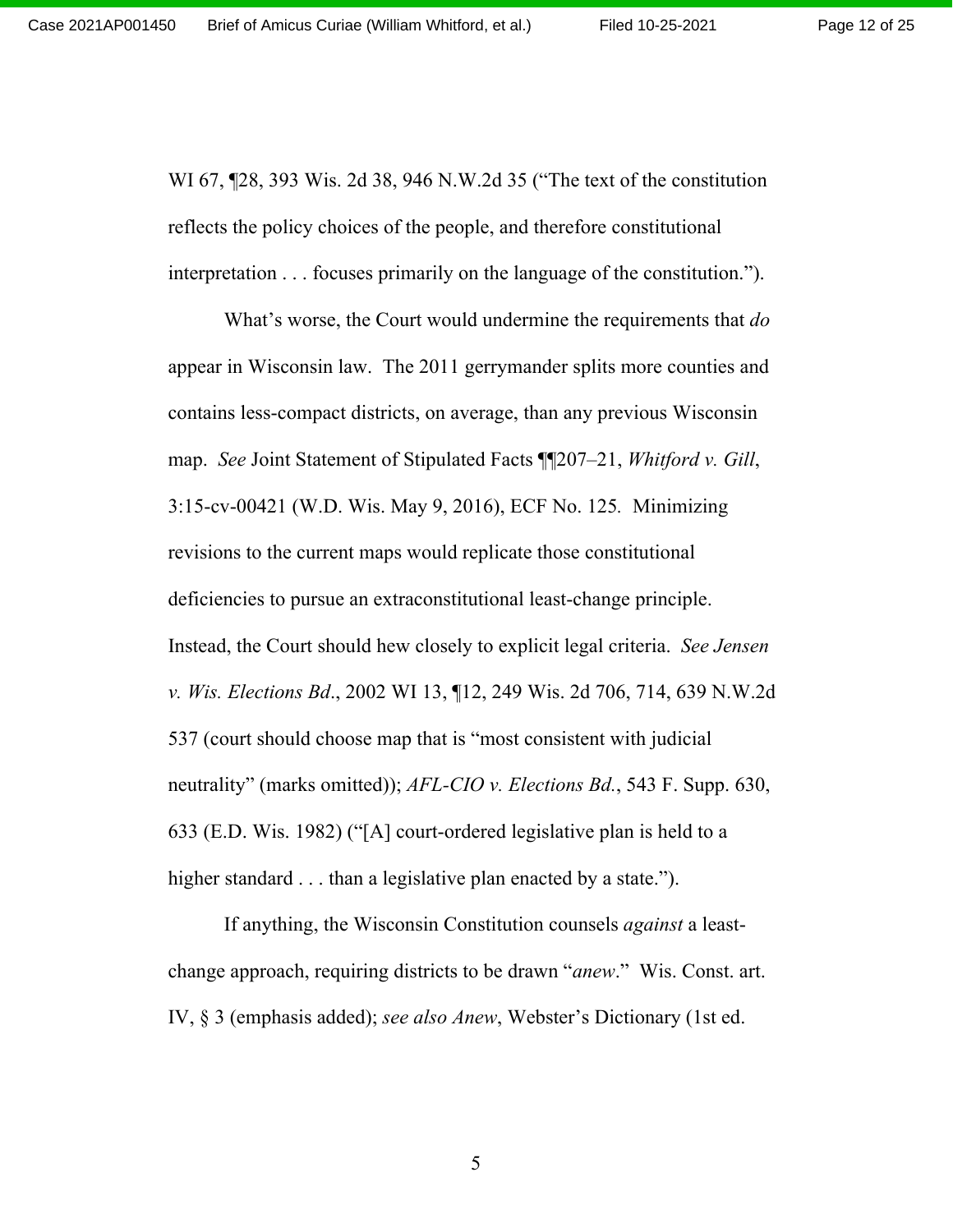Page 13 of 25

1828) ("Over again; another time; in a new form"). Districts crafted to resemble their predecessors are the opposite of districts that take a "new form" for "another time." *See also State ex rel. Kalal v. Cir. Ct. for Dane Cty.*, 2004 WI 58, ¶46, 271 Wis. 2d 633, 681 N.W.2d 110

("[Constitutional] language is read where possible to give reasonable effect to every word, in order to avoid surplusage.")

A least-change approach is especially dubious here because the existing map is an extreme partisan gerrymander. It remains an open question whether Wisconsin's Constitution permits the legislature to redistrict for partisan gain. *See Johnson v. Wis. Elections Comm'n*, Order No. 2021AP1450-OA, at 15, Sept. 22, 2021 (Dallet, J., dissenting)*.* Although the U.S. Supreme Court has deemed such claims unreviewable in federal courts, it has acknowledged that extreme partisan gerrymanders violate both the Constitution and basic democratic values. *See Rucho v. Common Cause*, 139 S. Ct. 2484, 2506 (2019) ("[G]errymandering is incompatible with democratic principles." (marks omitted)); *Vieth v. Jubelirer*, 541 U.S. 267, 293 (2004) ("[A]n *excessive* injection of politics is *un*lawful."). Whatever the Constitution may tolerate from the political branches, it demands more of the judiciary. As this Court has recognized,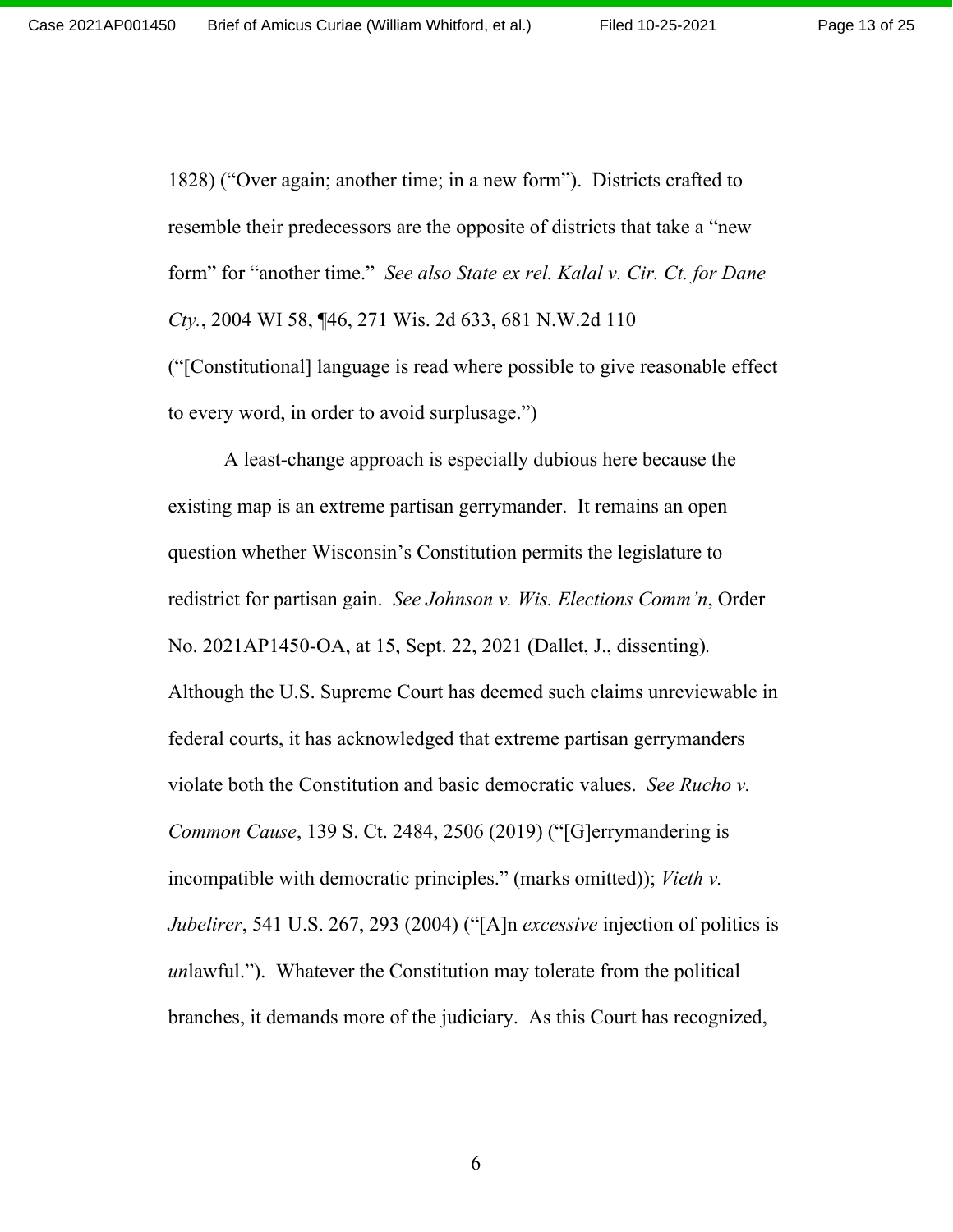Page 14 of 25

"Judges should not select a plan that seeks partisan advantage . . . even if they would not be entitled to invalidate an enacted plan that did so." *Jensen*, 2002 WI 13, 12 (marks omitted). If the Court uses a least-change approach here, it will violate that tenet, imposing its own gerrymander.

And there can be no doubt that, in this context, least change isn't a neutral principle but a wolf in sheep's clothing. The legislature has introduced minimal-change maps. *See* Memorandum, LRB-5017/1 and LRB-5071/1 State Legislative Data (Oct. 20, 2021) ("New Maps Memorandum"),

https://drawyourdistrict.legis.wisconsin.gov/download/Sen\_LeMahieu\_and Speaker Vos LRB 5017 and 5071.pdf. They are extreme gerrymanders—as biased as the 2011 maps whose rampant cracking and packing they faithfully replicate. *See SB621 Assembly*, PlanScore, https://planscore.campaignlegal.org/plan.html?20211020T222331.5113875 85Z (draft Assembly map would "favor[] Republicans in 99% of predicted scenarios"). These drafts show that, if the Court applies least change here, it too will be gerrymandering.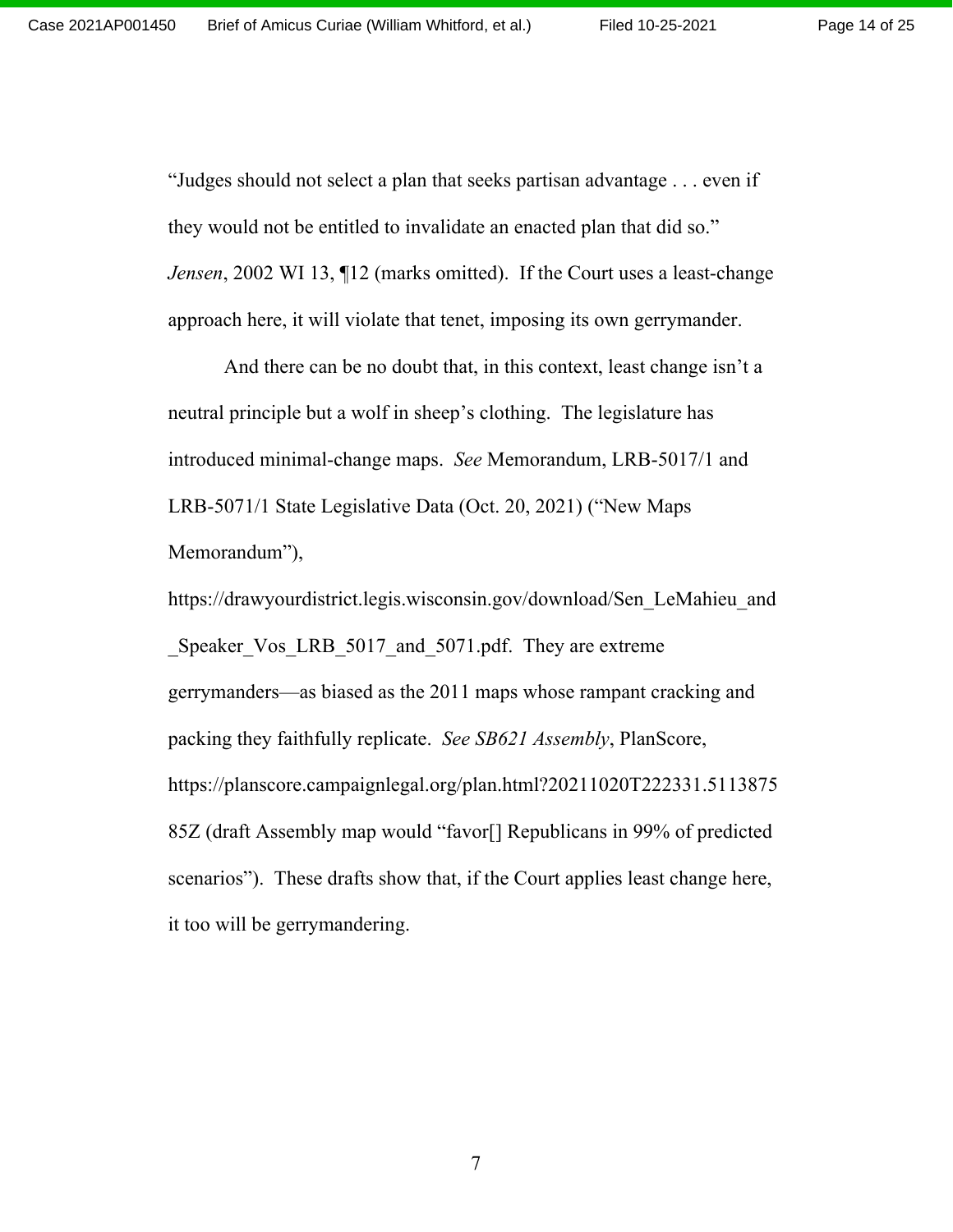#### **B. A least-change approach is inconsistent with Wisconsin's prior practice.**

Wisconsin's prior practice doesn't support a least-change approach either. When courts drew maps following the 1980 and 1990 censuses, they declined to consider previous district cores. *See Prosser v. Elections Bd.*, 793 F. Supp. 859 at 863–65 (W.D. Wis. 1992); *AFL-CIO*, 543 F. Supp. at 634–36. Likewise, when the legislature drew maps last cycle, it "disregard[ed] . . . core district populations," transferring "striking[ly]" more people than necessary between districts. *Baldus v. Members of Wis. Gov't Accountability Bd.*, 849 F. Supp. 2d 840, 849–51 (E.D. Wis. 2012). It's only now, when the prior maps are to its liking, that the legislature suddenly stresses minimal change.

Moreover, contrary to Petitioners' suggestion, *see* Omnibus Am. Pet ¶118, the court in *Baumgart v. Wendelberger* didn't take a least-change approach, instead merely considering core preservation as one of several factors, 2002 WL 34127471, at \*3 (E.D. Wis. May 30, 2002). But Petitioners seek *least* change, which prioritizes core preservation over all other criteria, including those written into Wisconsin law. Petitioners would be dissatisfied if the Court considered existing district boundaries as one of a range of relevant factors. Instead, Petitioners want the Court to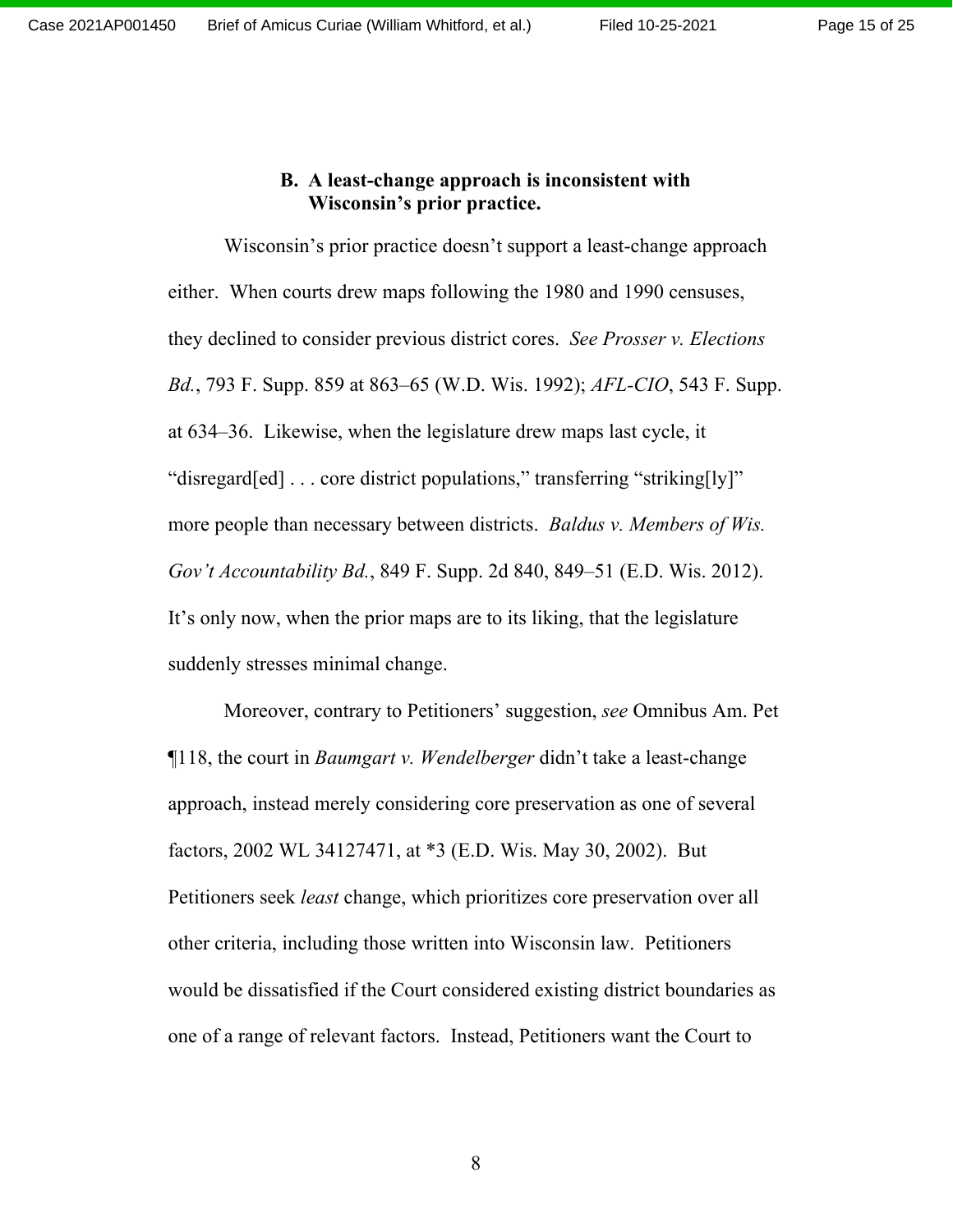Page 16 of 25

start with the current gerrymanders and then tinker around their edges to meet one-person, one-vote requirements, thereby ignoring all neutral, constitutionally enumerated criteria. That is an extraordinary request.<sup>2</sup>

In any event, *Baumgart* doesn't support the use of least change or core preservation here. The *Baumgart* court worked from a previous *courtdrawn* map that emphasized neutral, traditional criteria. Under those circumstances, considering core preservation as one of several factors might be appropriate because the baseline map prioritized legitimate criteria. Here, by contrast, this Court would start with an extreme gerrymander. Preserving *its* district cores would perpetuate partisan bias to the detriment of neutral, traditional criteria.

The *Baumgart* court as well as others that have drawn Wisconsin maps have emphasized how improper it would be for a court to use least change or core preservation in these circumstances. They have been unequivocal in explaining that courts may not design maps that would

 $2$  The legislature's introduced maps should leave no doubt how extreme Petitioners' request is. In *Baumgart*, after weighing core preservation as one of several factors, the court-drawn plan had an "average level of core retention [of] 76.7%." 2002 WL 34127471, at \*7. Here, after sacrificing all other criteria to maintain the gerrymander, the legislative maps have an "average core retention rate for assembly districts [of] 84.16 percent and [an] average core retention rate for senate districts [of] 92.21 percent." New Maps Memorandum.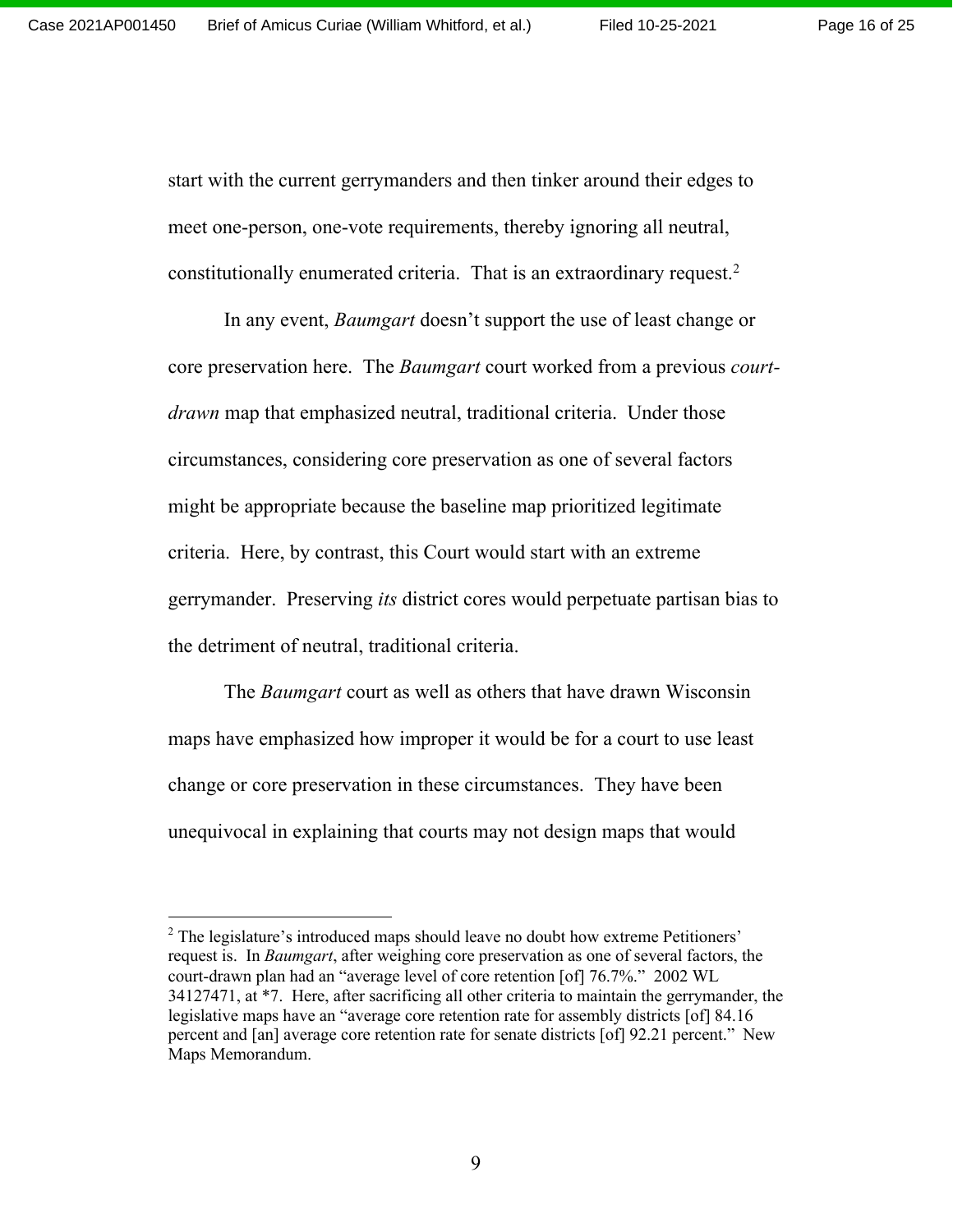create partisan advantage. *See Jensen*, 2002 WI 13, ¶12; *Baumgart*, 2002 WL 34127471, at \*3; *Prosser*, 793 F. Supp. at 867. If this Court were to keep intact old district cores, it would do just that: divide the State to one party's advantage while undermining Wisconsin law's prescribed criteria.

#### **C. A nonbinding legislative resolution changes nothing.**

Finally, the legislature's joint resolution about redistricting—passed during the pendency of this litigation—provides no basis for the Court to use a least-change or core-preserving approach. That resolution expresses the legislature's opinion that "[r]etain[ing] as much as possible the core of existing districts" should be prioritized. S.J. Res. 63, 105th Gen. Assemb., Reg. Sess. (Wis. 2021). However, Wisconsin's redistricting process requires the State's legislative *and* executive branches to agree on maps. *See State ex rel. Reynolds v. Zimmerman*, 22 Wis. 2d 544, 559 (1964). If the legislature wanted a least-change criterion with the force of law, it should have enacted a statute. Absent presentment, the resolution merely reflects a single branch's view, devoid of legal force.

Tellingly, the legislature ranks its newfound favorite criterion *above*  Wisconsin's constitutionally enumerated requirements of contiguity,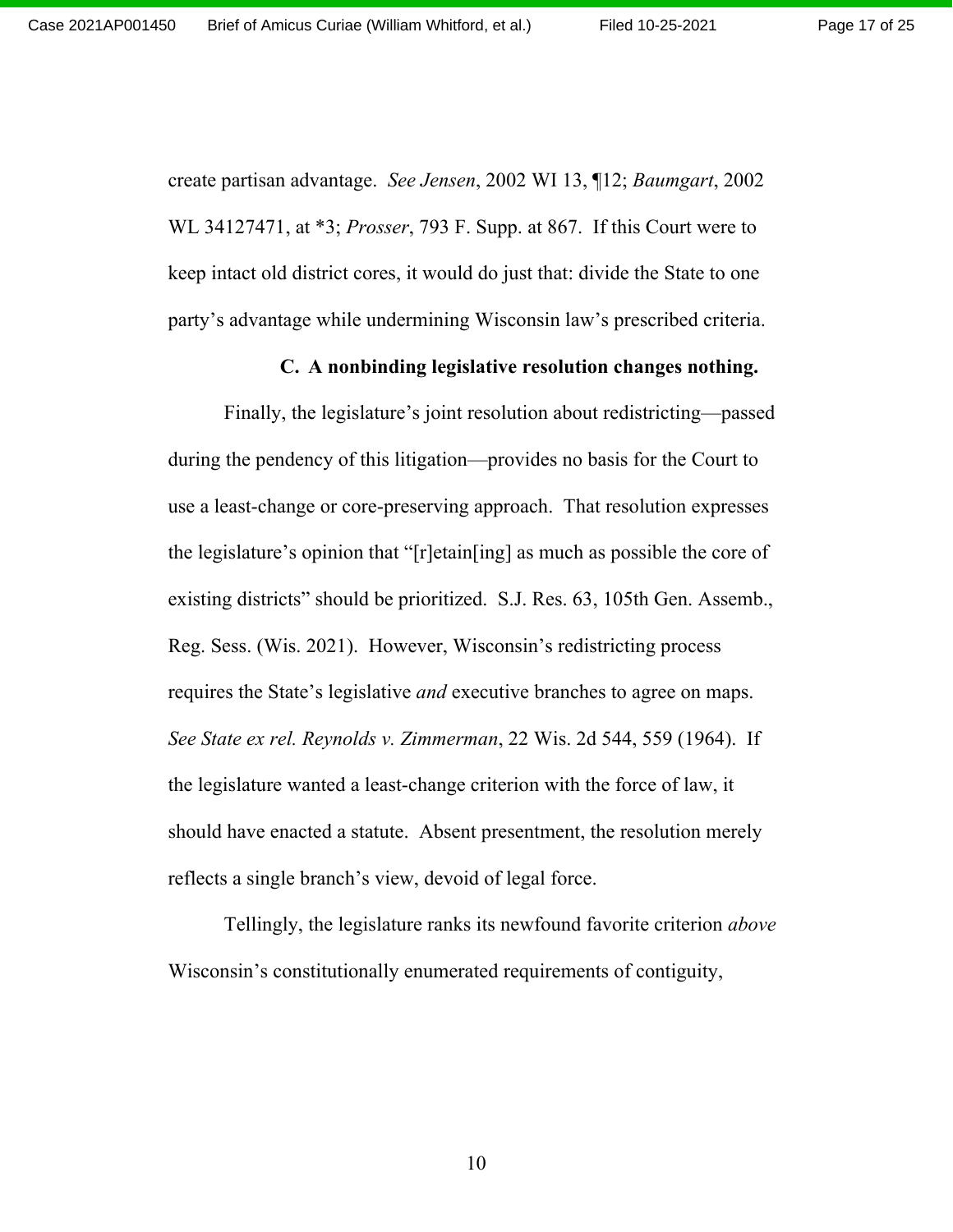compactness, and respect for county and municipal boundaries.<sup>3</sup> And this interest in core preservation isn't just extraconstitutional. It's also at odds with the legislature's 2011 priorities. *See supra* Part I.B. The Court should see the effort for what it is—a last-ditch attempt to cling to a gerrymander—and reject it.

## **II. States and Courts Nationwide Disfavor Least Change and Core Preservation.**

## **A. Most states do not consider core preservation and none embraces least change.**

Like the Wisconsin Constitution, most states' redistricting criteria exclude any form of core preservation. Only three states have constitutional or statutory provisions that mention core preservation at all. *No* state embraces a least-change approach by giving that criterion primacy over the neutral, traditional criteria reflected in Wisconsin law. *See* N.Y. Const. art. 3, § 4(c)(5) (2021) (mapmakers may "*consider* the maintenance of cores of existing districts" (emphasis added)); N.M. Stat. Ann. § 1-3A-7 (A)(10) (2021) (as *tenth* criterion, "to the extent feasible, the committee *may* seek to preserve the core of existing districts" (emphasis added)); Utah

<sup>&</sup>lt;sup>3</sup> The guidelines equate core preservation and respecting communities of interest. Courts have rejected similar efforts to "imply that communities of interest should be legally defined by the existing . . . districts." *Hall v. Moreno*, 270 P.3d 961, 972 (Colo. 2012).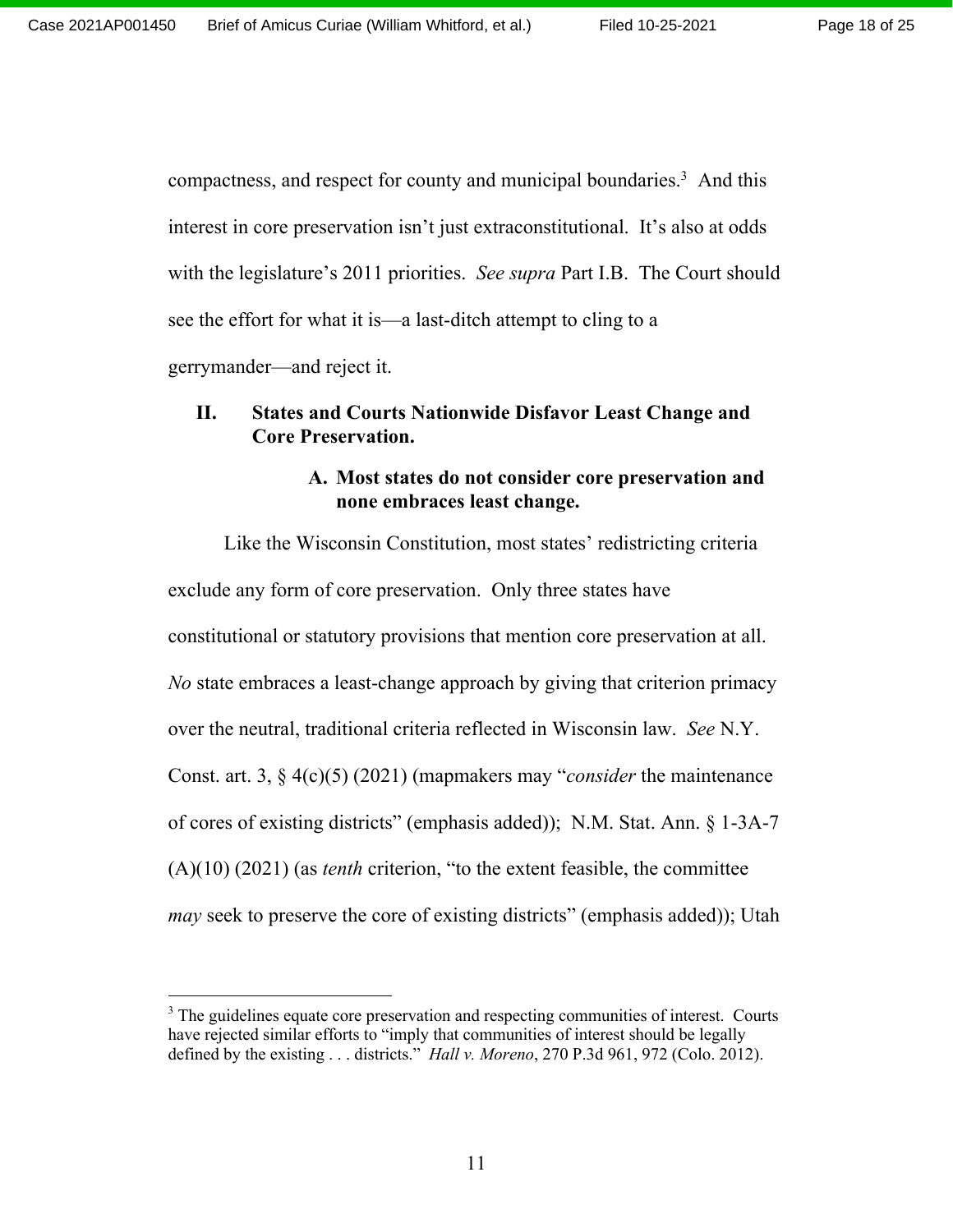Page 19 of 25

Code Ann.  $\S 20A-20-302(5)(c)$  (2021) (listing core preservation as one of several factors to be considered "to the extent practicable").

Moreover, each of these states adopted its core-preservation provision when establishing an independent redistricting commission. *See*  S.B. 304, 2021 Leg., Reg. Sess. (N.M. 2021); H.R. Con. Res. A02086, 200th Gen. Assemb., Reg. Sess. (N.Y. 2013); S.B. 200, 2020 Leg., Gen. Sess. (Utah 2020). Core preservation may well be appropriate where the previous maps were designed by nonpartisan actors seeking only to comply with neutral, traditional criteria. *See supra* Part I.B (discussing *Baumgart*). As it stands, though, no state's law contemplates what the legislature seeks here: to enact a gerrymander in one cycle and then use core preservation to extend the gerrymander in perpetuity. That approach would make Wisconsin an outlier on the national stage.

#### **B. Courts rarely use a least-change approach and warn against core preservation in circumstances like these.**

It's not just state law across the country that disfavors core preservation—so does judicial practice. When faced with gridlock from the political branches, courts routinely decline to consider prior district boundaries, instead focusing on neutral, traditional criteria like those enshrined in the Wisconsin Constitution. *See, e.g.*, *Guy v. Miller*, No. 11-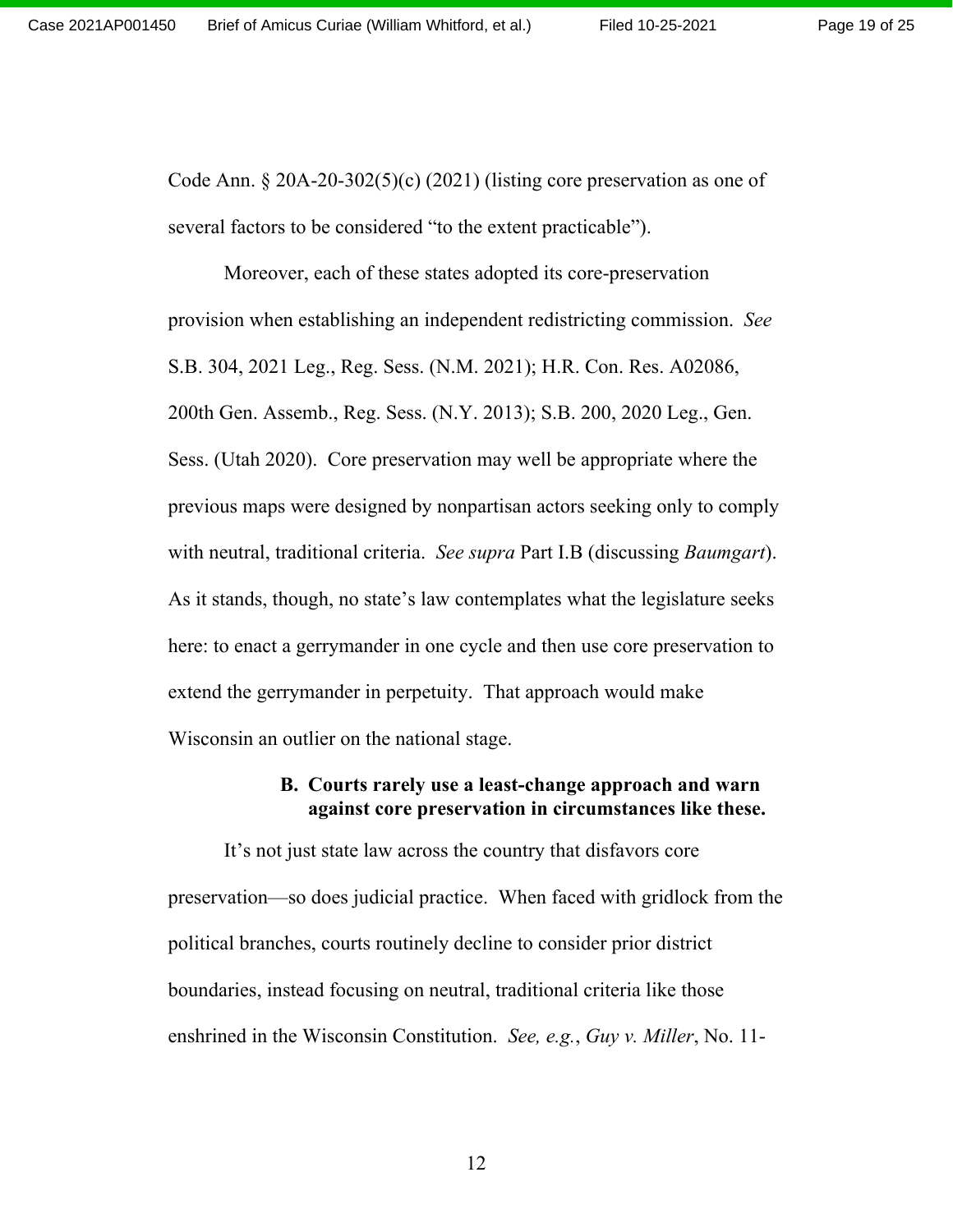OC-00042-1B (Nev. Dist. Ct., Carson City Oct. 27, 2011); *Beauprez v. Avalos*, 42 P.3d 642 (Colo. 2002); *Zachman v. Kiffmeyer*, C0-01-160 (Minn. Spec. Redistricting Panel Mar. 19, 2002).

Judicial aversion to core preservation should come as no surprise. As this Court has observed, when courts remedy flaws in enacted plans, minimal tinkering might be appropriate because enacted plans "have the virtue of political legitimacy." *Jensen*, 2002 WI 13, ¶12 (marks omitted). But where, as here, gridlock means courts lack "the benefit of a recently enacted plan to assist [them]," *Perry v. Perez*, 565 U.S. 388, 396 (2012), they "owe[] no comparable deference to the outdated policy judgments of a now unconstitutional plan," *Favors v. Cuomo*, 2012 WL 928223, at \*6 (E.D.N.Y. Mar. 19, 2012). Instead, their endeavor demands "judicial neutrality" because courts lack the legitimacy and capacity to make the political judgments embedded in core preservation. *Jensen*, 2002 WI 13, ¶12 (marks omitted).

In these circumstances, even when courts *do* consider core preservation, they caution against giving the criterion much weight. *See, e.g.*, *Favors*, 2012 WL 928223, at \*6 (core preservation "risk[s] drawing the court into political disputes"); *Hall*, 270 P.3d at 972 (core preservation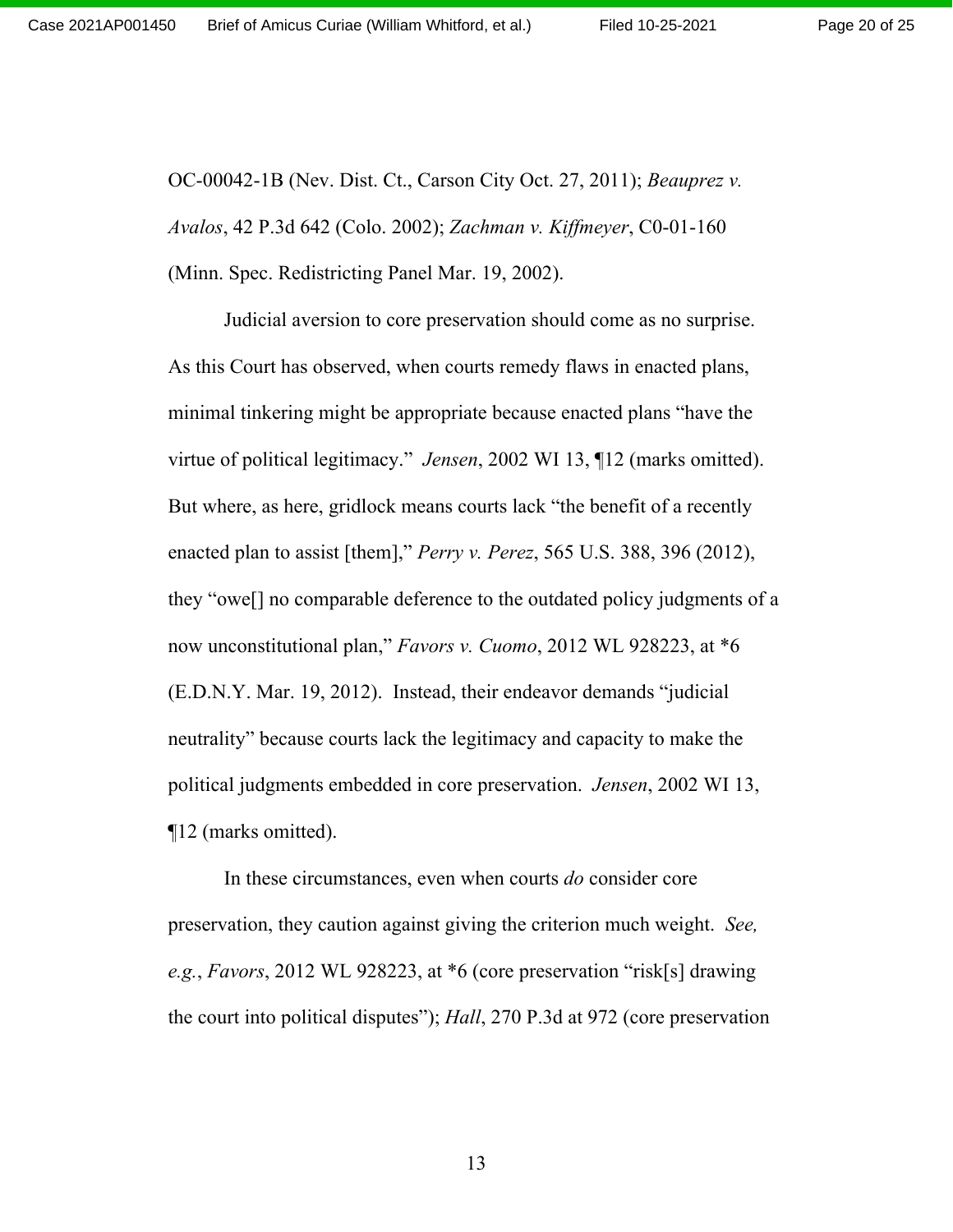Page 21 of 25

"is nothing more than one of the many factors to be considered" and should not "subsume" other criteria); *In re Legislative Districting of the State*, 805 A.2d 292, 328 (Md. 2002) ("[T]o use an existing plan as a constraint" is "to dictate a continuation of the deficiencies in the old plan."). In fact, even when a Colorado statute formerly mentioned core preservation, its supreme court emphasized the criterion's limitations, lest neutral factors be eclipsed by "a mechanistic attempt" to retain old districts and courts "be forever beholden to the districts created decades earlier." *Hall*, 270 P.3d at 972, 976.

This judicial skepticism may explain why, in the rare instances where courts apply a least-change approach, they're usually dealing with neutral prior maps. Last cycle, only three courts in states without corepreservation criteria took a least-change approach to the previous decade's maps. *Each* of those courts applied the principle to a court- or commissiondrawn map, creating little risk of perpetuating partisan bias. *See Smith v. Hosemann,* 852 F. Supp. 2d 757 (S.D. Miss. 2011) (applying least change to court-drawn map); *Hippert v. Ritchie,* 813 N.W.2d 374; 813 N.W.2d 391 (Minn. 2012) (same); Order Directing Special Master, *In re Reapportionment Comm'n*, No. SC-18907 (Conn. Jan. 3, 2012),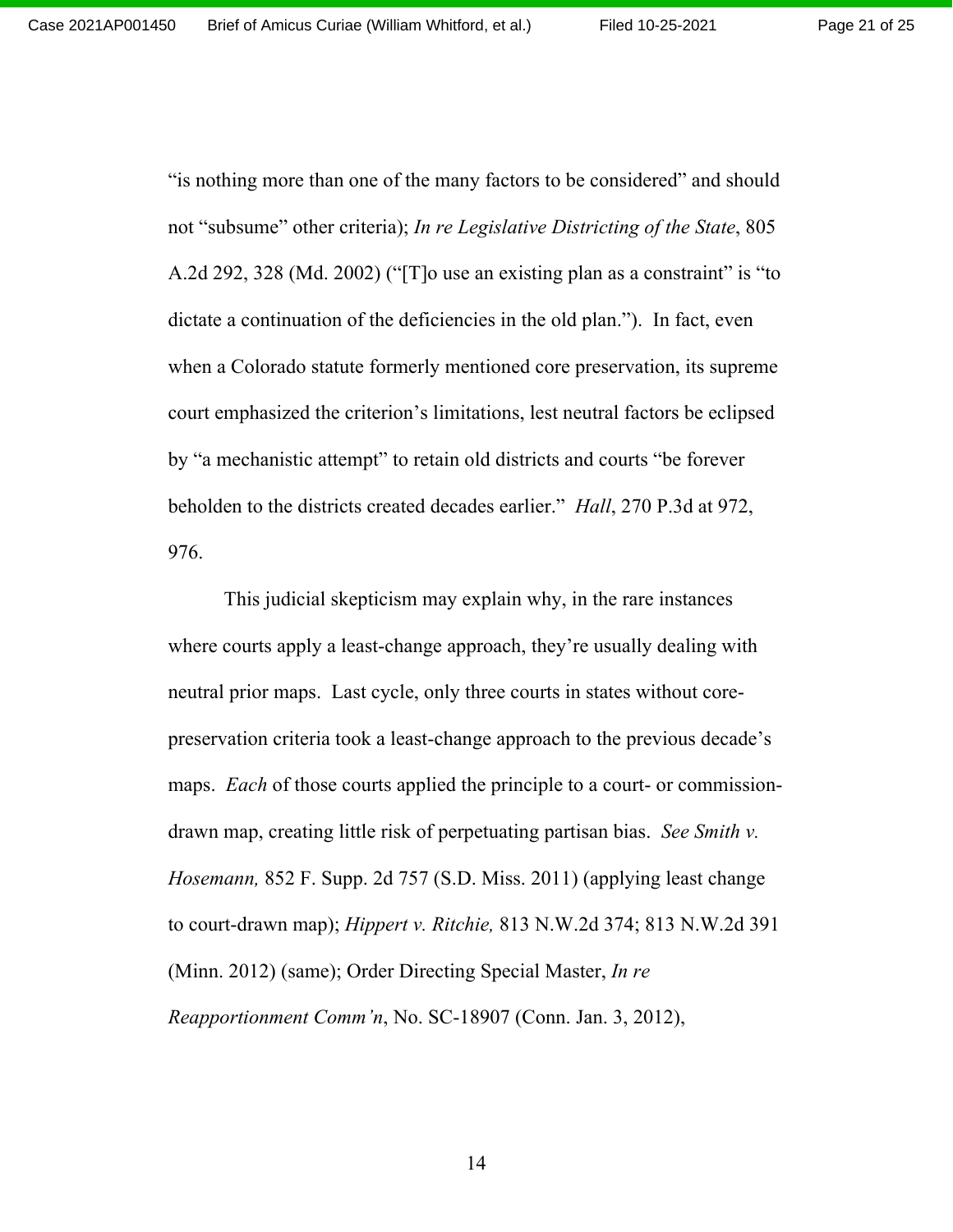https://jud.ct.gov/external/news/SC18907\_010312.pdf (applying least) change to commission-drawn map).

That context is entirely different from Petitioners' request that this Court apply least change to a gerrymander. In fact, the U.S. Supreme Court rebuked a court for doing just that in *LULAC v. Perry*, 548 U.S. 399 (2006). Texas's 1991 congressional map was an aggressive Democratic gerrymander. After the political branches deadlocked in 2001, a court left "the map free of further change except to conform it to one-person, onevote." *Id.* at 412 (opinion of Kennedy, J.) (marks omitted). This was a mistake, according to the Court. "[T]he practical effect . . . was to leave the 1991 Democratic Party gerrymander largely in place as a 'legal' plan." *Id.*

This Court should avoid repeating the error of producing "a courtdrawn map that perpetuate[s] much of [the previous] gerrymander." *Id.* Were the Court to follow Petitioners' approach, it would join the court chastised by the Supreme Court as one of the only courts in recent history to apply a least-change principle to a map drawn by politicians. If this Court gives *any* significant weight to the existing gerrymandered lines, it would be an outlier making a partisan choice without the institutional prerogative to do so. Courts up and down the federal and state judiciaries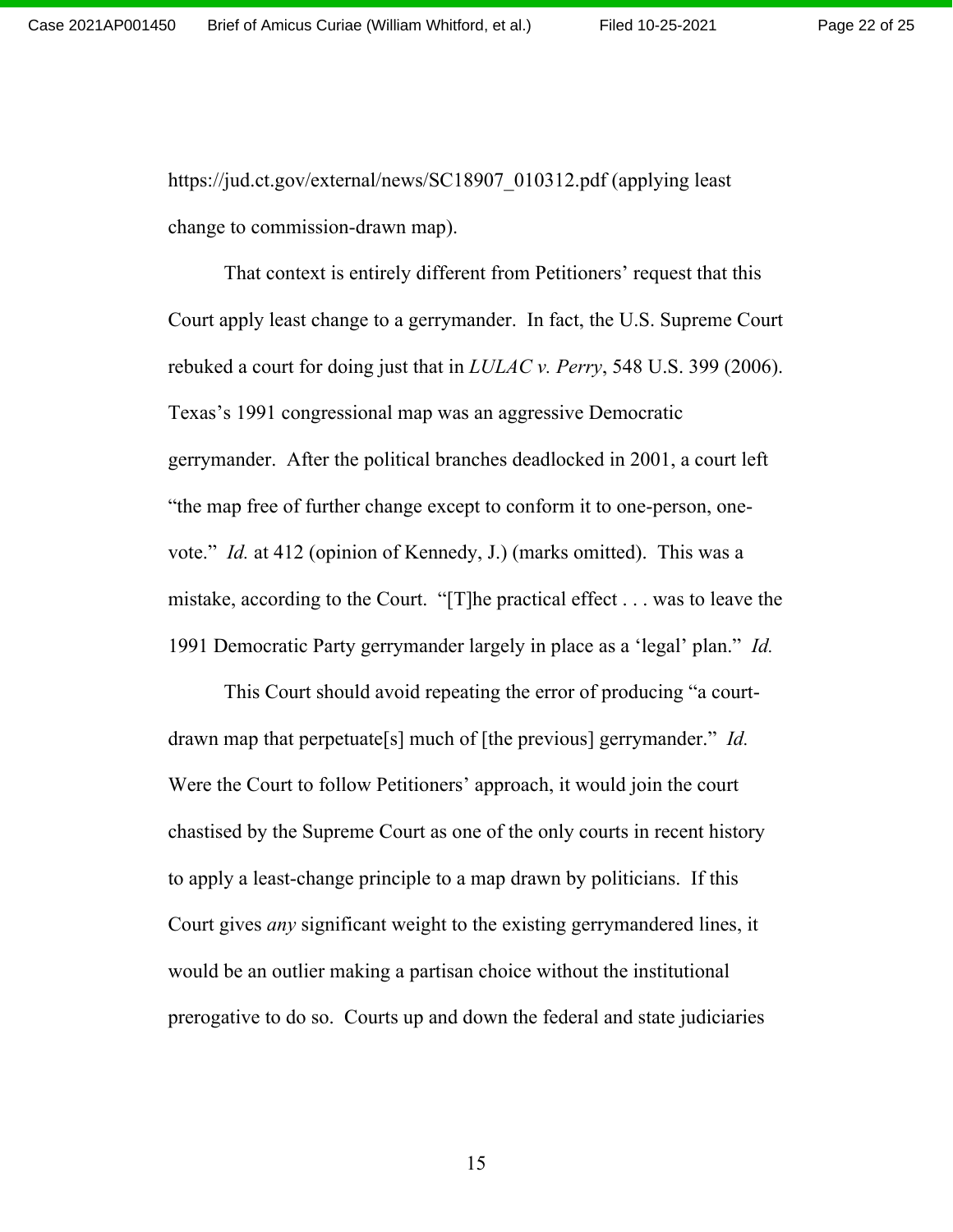have explained why this path is dangerous and distasteful. The Court should heed those alarms.

#### **CONCLUSION**

If this Court chooses to draw Wisconsin's maps, it should reject a

least-change or core-preserving approach. Otherwise, it will defy

Wisconsin law and practice, buck national trends, and create a rare and

illegitimate court-drawn gerrymander.

Respectfully Submitted,

*/s/ Ruth M. Greenwood /s/ Jakob Feltham.* Ruth M. Greenwood\* Mary F. Brown† Mark R. Haidar† Meredith A. Manda† Sarah A. Sadlier† Corey M. Stewart† THE ELECTION LAW CLINIC Harvard Law School 5112 Wasserstein Hall 6 Everett St. Cambridge, MA 02138 rgreenwood@law.harvard.edu mbrown.jd22@hlsclinics.org mhaidar.jd22@hlsclinics.org mmanda.jd22@hlsclinics.org ssadlier.jd22@hlsclinics.org cstewart.jd23@hlsclinics.org

Jakob Feltham State Bar No. 1097614 HAWKS QUINDEL, S.C. 409 E. Main St. Madison, WI 53703 Tel: (608) 257-0040 jfeltham@hq-law.com

\*Motion for *Pro Hac Vice* Admission forthcoming † Law Student - Law School Certification forthcoming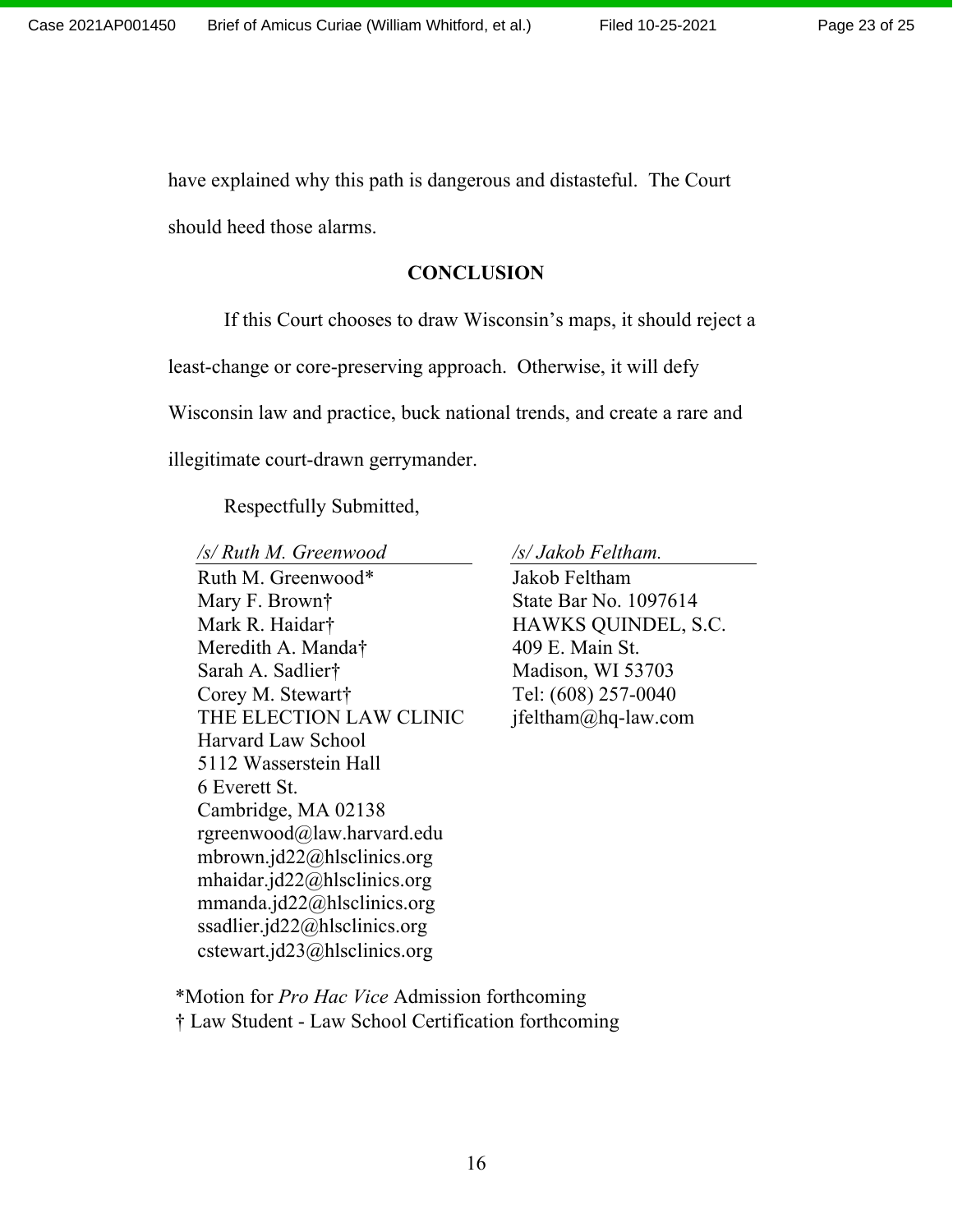## **CERTIFICATION**

I hereby certify that this Brief conforms to the rules contained in Wis. Stat.

§ 809.19(8)(b), (c) for a brief produced with a proportional serif font. The length of the

Brief is 2,996 words.

Dated: October 25, 2021 */s/ Jakob Feltham*

Jakob Feltham State Bar No. 1097614 HAWKS QUINDEL, S.C. 409 E. Main St. Madison, WI 53703 Tel: (608) 257-0040 jfeltham@hq-law.com